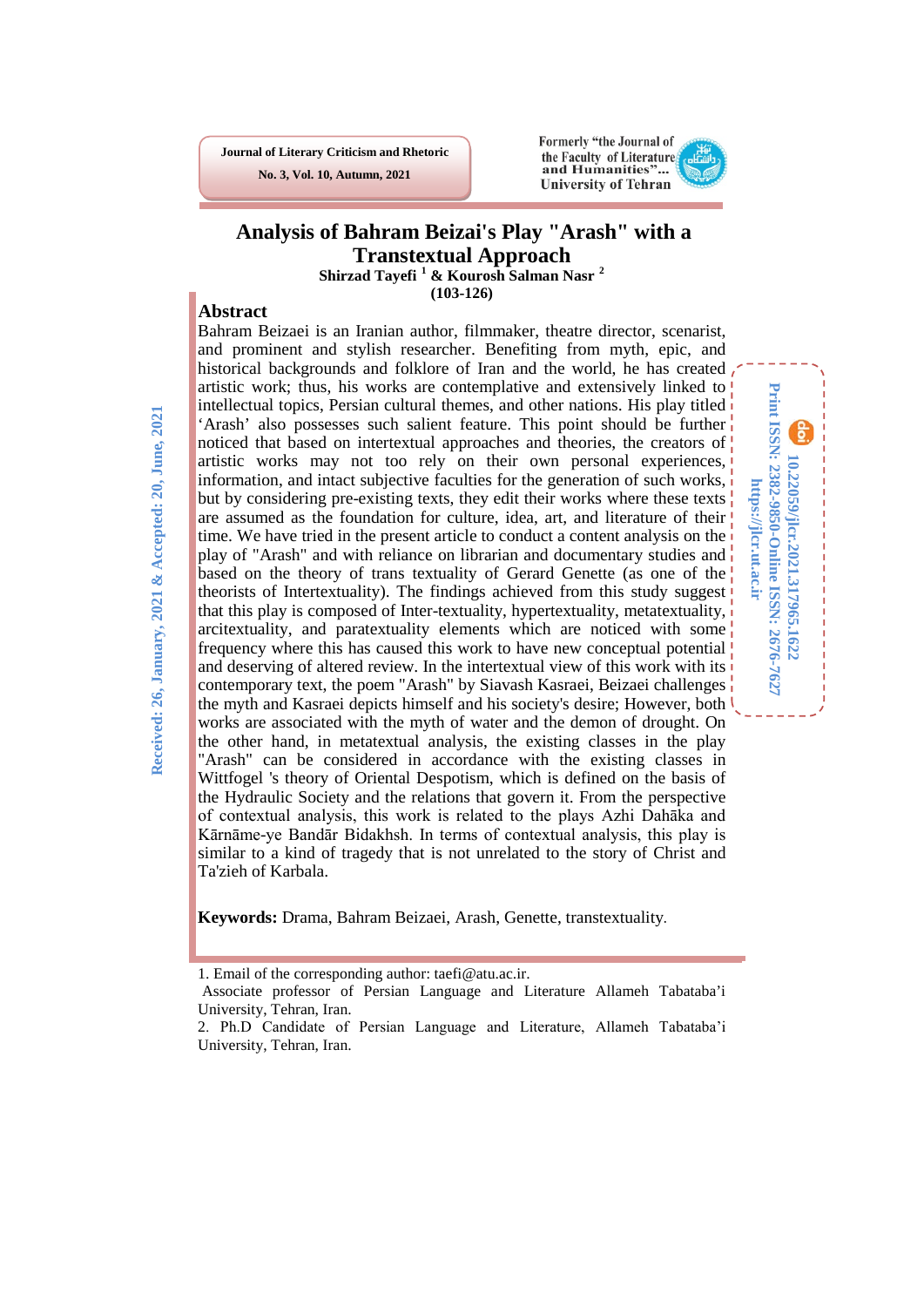#### **1.Introduction**

Transtextuality is a broad and complex device, deals with the connections between texts and provides the researcher with extensive information to obtain meaning; therefore, transtextual analysis and its results are accurate solutions for critique of works. The present study consists of two main parts: theoretical foundations and transtextual analysis. And examines the recitation of Arash of Bahram Beizaei in a methodical way and shows its different angles from a transtextual perspective.

#### **2.Research method**

In this research, data collection is library method and data analysis is qualitative. **3.Discussion**

The issue of transtextuality is a theory that has been proposed in the context of intertextuality and in its completion. Genette enumerates five components of transtextual: 1. paratextuality, 2. Metatextuality, 3. architextuality, 4. intertextuality, 5. Hypertextuality (Namvar Motlagh, 1395: 24-25).

 Intertextuality has a more precise meaning from Genette's point of view than Kristova intended. He limits intertextuality to a co-existent relationship between two or more texts (Genette, 1997: 1). In the intertextuality considered by Genette, if the element of the presence of the text "A" in the text "B" is removed, the whole effect will not be disturbed and there will still be the text "B" (Namvar Motlagh, 1395: 31-33).Hypertextuality is like an intertextuality relationship; the difference is that in the absence of the text "A", the text "B" cannot be created (ibid: 29-30). Metatextuality is, in Genette's terms, a hidden text; communication, often referred to as interpretive communication. This connection connects one text to another, without necessarily referring to it (Genette , 1997: 4). In the present study, we conducted a sociological analysis using Wittfogel's theory of Eastern tyranny. Genette on paratextuality believes that text is seldom presented separately and is always accompanied by words or other elements, such as author name, producer, title, background, and images, and these elements have an important effect on understanding the work (ibid: 1- 2).Architextuality is not the relationship between one text and another; rather, it is the relationship between the text and its species; as romanticism is not a text; but it includes many texts (Namvar Motlagh, 2016: 28-29). In the context, we are dealing with the species and genre of the work, and in the present study, we have used Mythos Frye's theory for the typological relationship of the work. The structuralist nature of this theory also shows the structural relationship of this species with other works.

### **4. Analysis of the story**

Hypertextuality of Arash's story can be followed in the books of the Islamic period and before Islam. The story of Arash is mentioned in Tir yasht Avesta and there are two other narrations about it. In the book of Athar-Al-Baqiya Biruni following the Niloufar celebration in June and Eid Tirgan, there is a narration of Arash's story which seems to be the same traditional narration that is popular among the people and is the hypertextual source of the play; but there is another narration in Akhbar al-Tawal Dinvari that the remarkable point in it is that Afrasiab causes drought in Iran and closes the water sources and Arash fights against the drought demon which is of special importance in hypertextuality analysis. Perhaps it can be said that the objective manifestation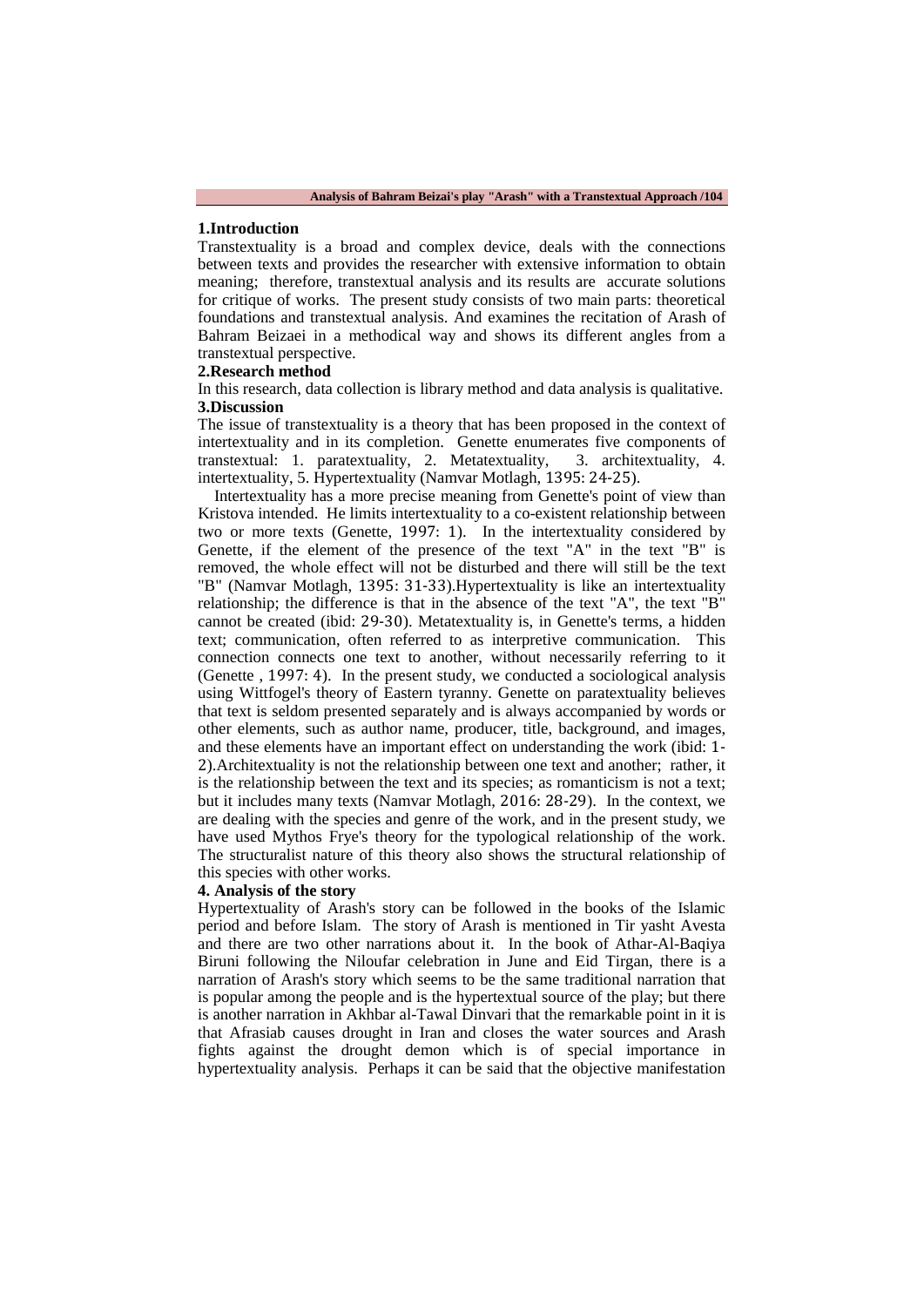#### **105/ Journal of Literary Criticism and Rhetoric, No. 2, Vol. 10, Summer 2021**

of intertextuality, whether in the narrative or in the use of metatextuality, and as a result of the dialogue between the works, are revealed in the intertextual relationship of Arash of Beizaei and Arash Kamangir of Siavash Kasraei. Beizaei's answer not only to Kasraei, but to all the intellectuals of his time, is that to change the current situation, there is no choice but to move the people free from idolatry and myth-making. The people who are waiting for the hero are the mythical and imaginative people.Regarding the metatextual analysis of the work, it can be said that the classes and their controversy in this play are in line with Wittfogel's theory of water-based societies. It is important to note the issue of water was also present in the hypertextuality element of the work. In this play, social classes are divided into three groups: the king (tyrant ruler), the military, and the masses represented by Arash.

 All three plays of Azhidehak, Arash and Karnameh Bondar Bidakhsh, which are in a book and a intertextual connection with each other, find an intertextual connection with the story of Karbala and, of course, water. In Arash's recitation, we are faced with the third stage of tragedy in Fry's typological theory. In these tragedies, the hero is associated with Christ or is the face of a kind of Christ, as in the taziya of Hussein ibn Ali. Interestingly, the eastern side of these two tragedies connects them to the myth of water.

#### **5. Conclusions**

Arash's extra-textual recitation can be traced to pre- and post-Islamic texts. These narrations are related to the myth of water and the demon of drought. In the intertextual encounter of this work with its contemporary text, that is, Arash of Siavash Kasraei, we found that Beizaei has discussed his speech and his ideology not only to Kasraei but also to all open minded of his age .On the other hand, the existing classes in Arash's recitation can be considered in accordance with the existing classes in Wittfogel's Eastern tyranny theory, and since Witfogel's theory is defined on the basis of the water-lord society and its relations, the hypertextuality connection of the work with its metatextuality is applicable. And it can be said that they support each other in the general structure of the work. In the paratextuality analysis, we saw that all three plays of Azhidehak, Arash and Karnameh Bondar Bidakhsh, which are in a paratextual connection with each other, find an intertextual connection with the story of Karbala and, of course, water. In the architectual analysis section, Arash's death in the play Beizaei is similar to a tragedy that is not unrelated to the condolences of Christ and the story of Karbala. These complex metatextual networks fully support each other; that is, none of the components of the analysis act alone and can be used in conjunction with the meaning of the whole work. In fact, the symphony of different components of the work such as hypertextuality, intertextuality, metatextuality, paratextuality and architextuality of the text leads us to understand and receive this work correctly.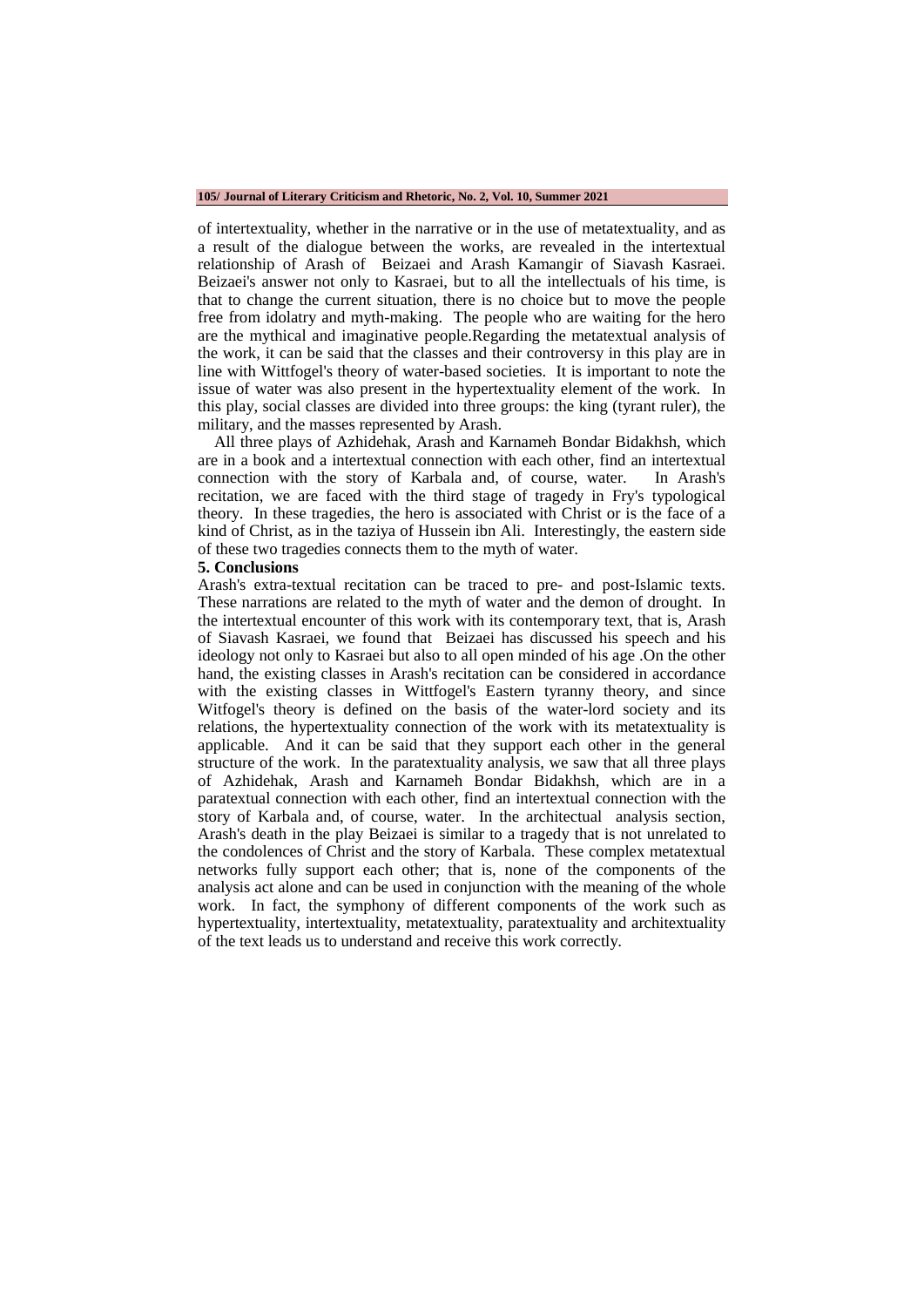**/106 تحلیل برخوانی «آرش» بهرام بیضایی، با رویکرد ترامتنیت**

### تحلیل برخوانی «آرش» بهرام بیضایی، با رویکرد ترامتنیت شیرزاد طایفی دانشیار زبان و ادبیات فارسی دانشگاه علّامه طباطبائی، تهران، ایران. کورش سلمان نصر دانشجوی دکتری زبان و ادبیات فارسی دانشگاه علّامه طباطبائی، تهران، ایران. تاریخ دریافت مقاله: /07 11 / 99 ؛ تاریخ پذیرش مقاله: 1400/03/30

علمی - پژوهشی

## چکیده

بهرام بیضایی، نویسنده، فیلمساز، کارگردانِ تآتر، نمایشنامهنویس و پژوهشگر نامدار و صاحب سبک ایرانی است. او با بهرهگیری از پشتوانههای اساطیری، حماسی، تاریخی و فرهنگ عامۀ ایران و جهان، به خلق اثر میپردازد؛ از این رو، آثار او پیوندهای عمیق و گستردهای با زمینههای فکری و بنمایههای فرهنگی ایران و سایر ملل جهان دارد. نمایشنامۀ «آرش» او نیز، واجد چنین ویژگی شاخصی است. باید بیش از پیش به این نکته توجّه کرد که بر اساس رویکردها و نظریات بینامتنی، آفرینشگران، در خلق آثار خود چندان به داشتهها، آموزهها و اندوختههای بکر ذهنی خویش تکیه نمی- کنند؛ بلکه آنها را با مدّ نظر قرار دادن متون از پیش موجود، تدوین مینمایند، که خود این متون بنیان فرهنگ، اندیشه، هنر و ادب زمانۀ خویش هستند. در پژوهش پیشِ رو، کوشیدهایم به روش تحلیل محتوا و با تکیه بر مطالعات کتابخانه- ای و اسنادی، و کاربست نظریۀ «ترامتنیت» ژُنت(از نظریهپردازان بینامتنیت)، متن نمایشنامۀ «آرش» را تحلیل کنیم. دستاوردهای پژوهش گویای این است که این نمایشنامه(برخوانی)، مشتمل بر عناصر بینامتنی، بیشمتنی، فرامتنی، سرمتنی و پیرامتنی با بسامدی درخور توجّه است، که همین امر، این اثر را واجد ظرفیت جدید معنایی و خوانش دگرسان کرده است؛ در مواجهۀ بینامتنی این اثر با متن معاصر آن، یعنی منظومۀ آرش سیاووش کسرایی، بیضایی اسطوره را به چالش میکشد و آرش مطلوب خود و جامعۀ خود را به تصویر میکشد؛ هر چند هر دوی آثار با اسطورۀ آب و دیو خشکسالی در ارتباط هستند. از سوی دیگر میتوان در تحلیل فرامتنی، طبقات موجود در برخوانی آرش را منطبق با طبقات موجود در نظریۀ استبداد شرقی ویتفوگل دانست که بر بنیان جامعۀ آبسالار و روابط حاکم بر آن تعریف میشود. از منظر تحلیل پیرامتنی این اثر با نمایشنامههای اژدهاک و کارنامۀ بندار بیدخش در ارتباط است. در بخش تحلیل سرمتنی نیز، این نمایشنامه به گونهای از تراژدی شباهت دارد که با تعزیۀ مسیح و ماجرای کربلا بیارتباط نیست.

واژههای کلیدی: نمایشنامه، بهرام بیضایی، آرش، ژنت، ترامتنیت.

### .1 مقدمه

ترامتنیت به عنوان دستگاهی گسترده و پیچیده، به ارتباطات میان متون میپردازد و اطلاعات وسیعی برای حصول معنا در اختیار پژوهشگر قرار میدهد؛ از این رو تحلیل ترامتنی و نتایج حاصل از آن، راهکاری دقیق برای نقد آثار است و ابزاری کاربردی برای منتقد ادبی به حساب میآید. این پژوهش برخوانی آرش بهرام بیضایی را به صورتی روشمند مورد بررسی قرار میدهد و زوایای مختلف آن را از منظر ترامتنی نمایان می- سازد. این نوع از تحلیل بسیار حائز اهمیت است، زیرا تا کنون بسیاری از پژوهندگان، آثار بیضایی را از منظر اسطورهشناسی و روایی، فرامتنی و... مورد بررسی قرار دادهاند؛ اما روش نقد آنها به گونهای بوده که نوشتهها همچون جزایری دور افتاده از هم به فهم متون از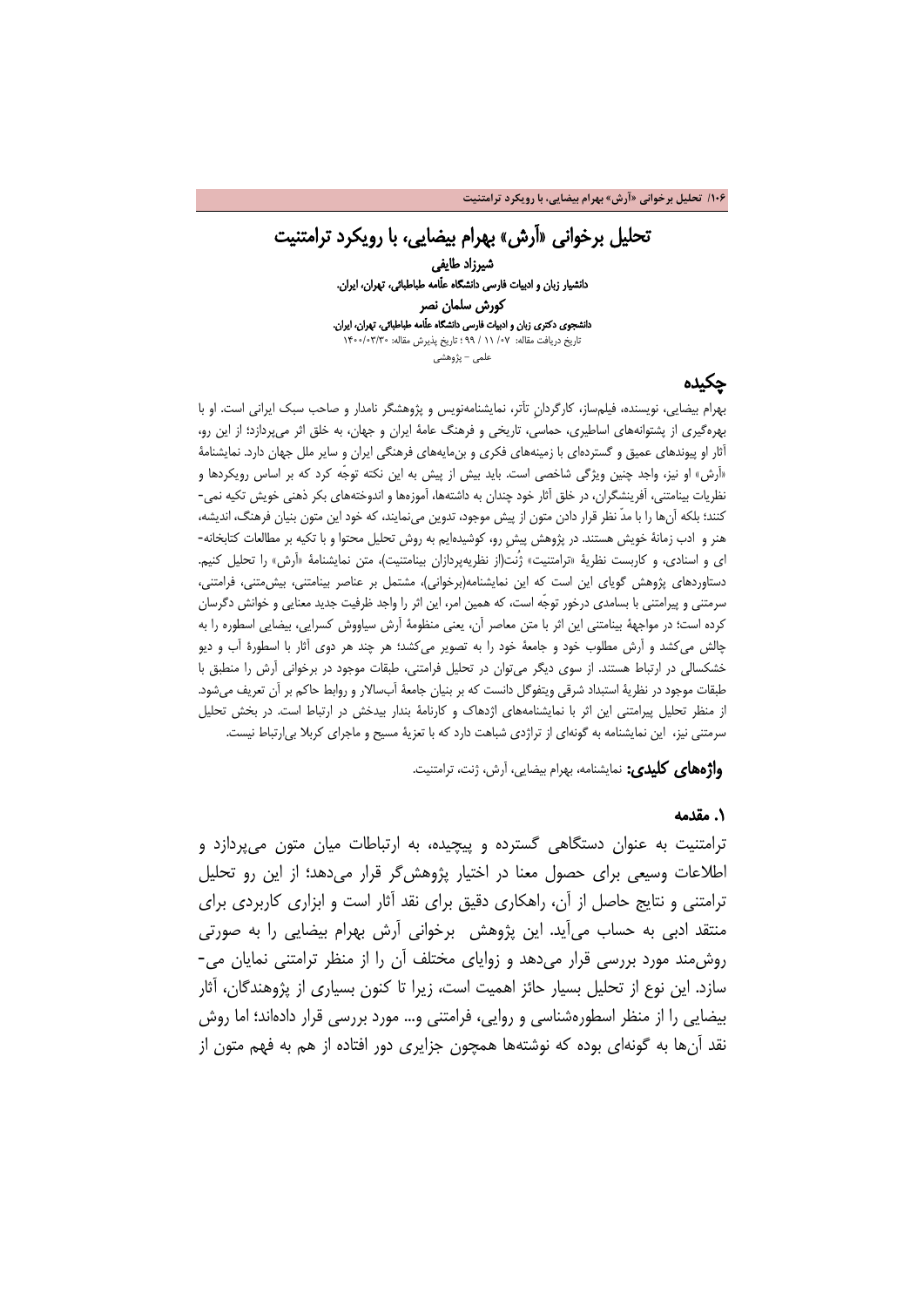# ه<br>**روبرشامه نقداد بي و ملاغت.** سال ۱۰، شمار۱۲۵، تابستان ۱۰۷/۱۴۰۰<br>په

منظری خاص انجامیده است. پژوهش حاضر از دو بخش اصلیِ مبانی نظری و تحلیل ترامتنی تشکیل شده است. بخش اول شامل سه زیر عنوان است. نخست کلیات پژوهش که مبانی ترامتنیت را تبیین میکند، دوم نظریۀ میتوس فرای برای تحلیل سرمتنها و سوم اشارهای مختصر به رویکرد ویتفوگل در تحلیل طبقاتی جامعۀ شرق که در تحلیل فرامتنی به کار گرفته میشود. پژوهش در پی پاسخ به این پرسش است که چگونه میتوان عناصر بینامتنی را در برخوانی آرش بیضایی یافت و بر اساس آن عناصر، این برخوانی را تحلیل کرد؟به نظر میرسد با توجه به نظریۀ ژنت، عنصر بیشمتنیت در برخوانی «آرش» حضور دارد و میتوان به نمونههایی از این همحضوری اشاره کرد؛ علاوه بر این، برخوانی «آرش» در زمینۀ ارتباط با متون اساطیری و تاریخی و معاصر، دارای هم- حضوری از نوع بینامتنیت است. نیز با توجه به عناصر پیرامتنی موجود در اثر، ذهن خوانندگان برخوانی به سمت و سوی خاصی متمایل میشود و تفسیر موجود از این متن که عنصر فرا متنی است، به فهم متن کمک میکند. ضمن اینکه رابطۀ سرمتنی نمایشنامۀ «آرش» به نوع تراژدی باز میگردد. البته همنشینی عناصر مطرح شده، معنای نهایی را بازنمایی خواهد کرد.

### .1-1 پیشینۀ پژوهش

در این زمینه، تاکنون کتابهایی به زبان فارسی ترجمه و تألیف شده است؛ کتاب بینامتنیت، اثر گراهام آلن، ترجمۀ پیام یزدانجو، به بررسی خاستگاههای نظریۀ بینامتنیت در آراء سوسور و باختین میپردازد و سپس نظریات متفکرانی همچون کریستوا، بارت، ژُنت، ریفاتر و بلوم را تشریح میکند. علاوه بر این کتاب ارزشمند، میتوان به پژوهشهای بهمن نامور مطلق اشاره کرد که در جهت بومیسازی نظریۀ بینامتنیت تلاشهای شایستهای انجام داده و تاکنون کتابهای درآمدی بر بینامتنیت و بینامتنیت را در این زمینه به چاپ رسانده است. دربارۀ بینامتنیت تاکنون مقالات زیادی نوشته شده که از مهمترین آنها در حوزۀ تحلیل بینامتنی، میتوان به مقالۀ *«بینامتنیت دو متن: نقد تطبیقی* داستان «فریدون» در شاهنامه و «شاه لیر» شکسپیر»(1391) از محمد خسروی شکیب و همکاران او، و در حوزۀ ترامتنیت به مقالۀ «تحلیل بینامتنی داستان مار و مرد سیمین دانشور»(1392) از موسی کرمی و همکاران او اشاره کرد که هرچند در نظر دارند تحلیلی ترامتنی از این داستان ارائه دهند و در تشریح مبانی نظری پژوهش از آراء ژُنت بهره می- گیرند، اما در بخش تحلیل، تنها به بینامتنیت میپردازند و به تحلیل ترامتنی توجّهی نمی- کنند؛ پایاننامۀ کورش سلمان نصر با عنوان «بازخوانی گزیدۀ آثار نمایشی بهرام بیضایی از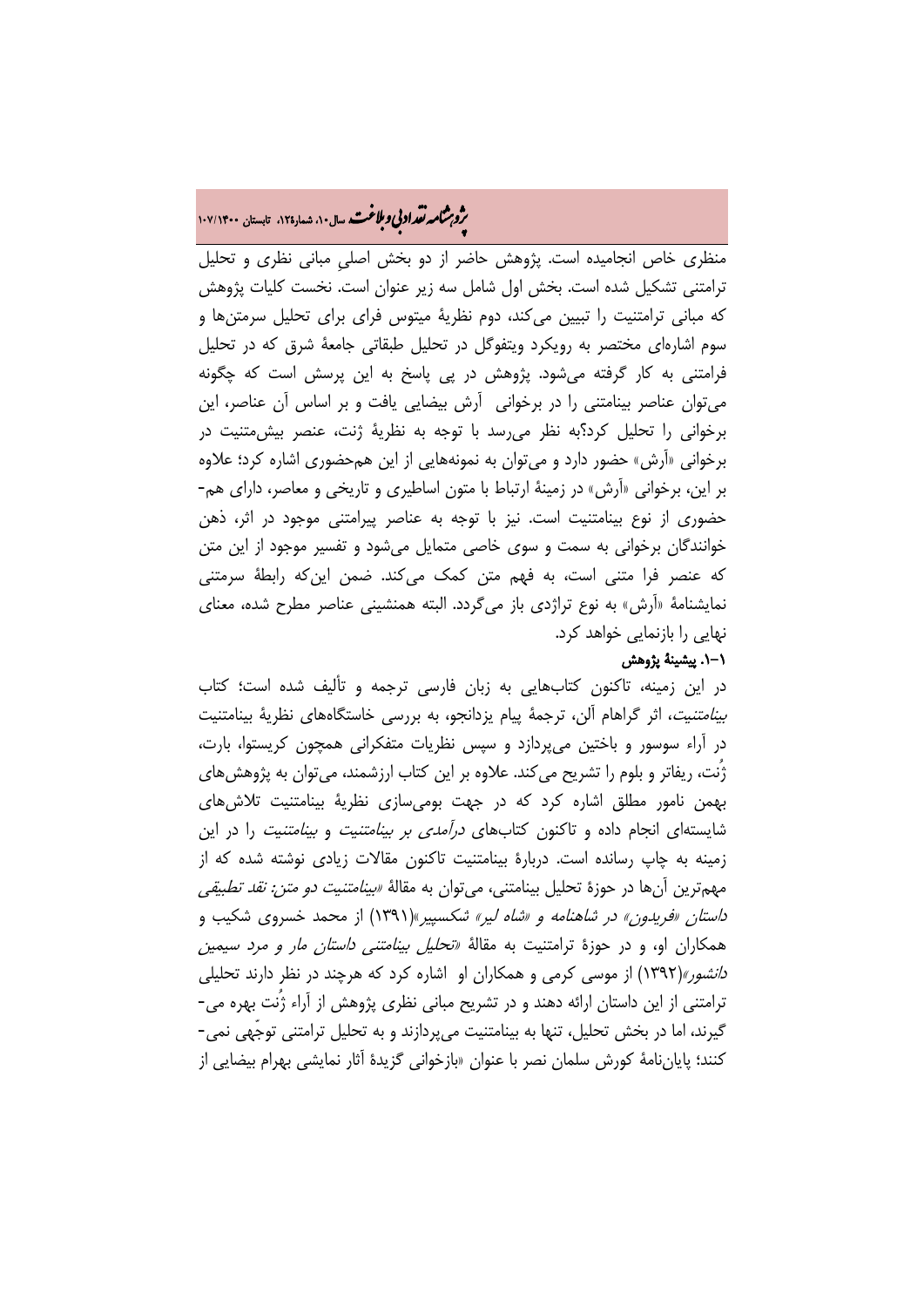#### **/108 تحلیل برخوانی «آرش» بهرام بیضایی، با رویکرد ترامتنیت**

منظر ترامتنیت» با راهنمایی شیرزاد طایفی نیز شایان ذکر است؛ بنابراین، پژوهش پیش- رو، بهخصوص با محوریت برخوانی آرش نوآوری خاصّ خود را دارد و برای اولین بار صورت میگیرد. ناگفته نماند که مقالات و پژوهشهای مختلفی در حوزۀ تحلیل بینامتنی، بهخصوص با تأکید بر قرآن کریم منتشرشده که راهنمای خوبی برای پژوهندگان است. .1-2 مبانی نظری .1-2-1 ترامتنیت

 ترامتنیت نظریهای است که در پی بینامتنیت و در تکمیل آن ارائهشده. «ترامتنیت دستگاه تازه و پیچیدهای است که نزد هیچ یک از نظریهپردازان بینامتنیت سابقه نداشته و آن دستگاه تازه میکوشد تا ارتباط میانمتنی را زیر پوشش خود قرار دهد» (نامور مطلق، :1395 21). «او [ژنت] برنامۀ تعیین کنندهای را برای درک و توصیف این مفهوم میدهد و بدین منظور آن را در یک گونهشناسی عمومی تعریف میکند که هر نوع رابطهای میان متنها با متنهای دیگر را در بر میگیرد» (نامور مطلق، :1395 ،22 به نقل از ,samouault .(2005: 18

ژنت پنج مؤلفۀ ترامتنی را برشمرده: ۱. پیرامتنیت ۲. فرامتنیت ۳. سرمتنیت ۴. بینامتنیت .5 بیشمتنیت (همان: 25-24).

بینامتنیت(Intertextuality(

ژنت دربارۀ بینامتنیت مورد نظر خود میگوید: نوع اول [بینامتنیت که نوع اول ارتباطات متنی از نظر ژنت است] چندین سال پیش توسط جولیا کریستوا تحت نام بینامتنیت مورد بررسی قرار گرفت و این اصطلاح که پارادایم دقیقی را به ما ارائه میدهد برای من بدون تردید معنای محدودتری را دارد و به عنوان یک رابطۀ همحضوری بین دو متن یا چندین متن است (Genette, 1997:1).

 میدانیم که هرگاه اثبات شود متن (ب) از متن (الف) مستقیم یا غیر مستقیم تأثیر پذیرفته، آن دو متن با یکدیگر رابطۀ بینامتنیت دارند. البته باید در تفاوت بینامتنیت ژنت و کریستوا این نکته را متذکر شد که در بینامتنیت مدّ نظر ژنت اگر عنصر همحضوری متن (الف) در متن (ب) برداشته شود، به کلیت اثر خللی وارد نمیشود و همچنان متن (ب) وجود خواهد داشت (نامورمطلق، ۱۳۵۵: ۳۱–۳۳).

بیشمتنیت (Hypertextuality(

بررسی روابط دو متن بر اساس برگرفتگی؛ به این ترتیب که متن (الف) از متن (ب) برگرفته شده باشد. توجه به این نکته ضروری است که رابطۀ بیشمتنیت باید به گونهای باشد که در صورت عدم وجود متن (الف)، متن (ب) نتواند به وجود بیاید (همان: 30-29). فرامتنیت (Metatextuality(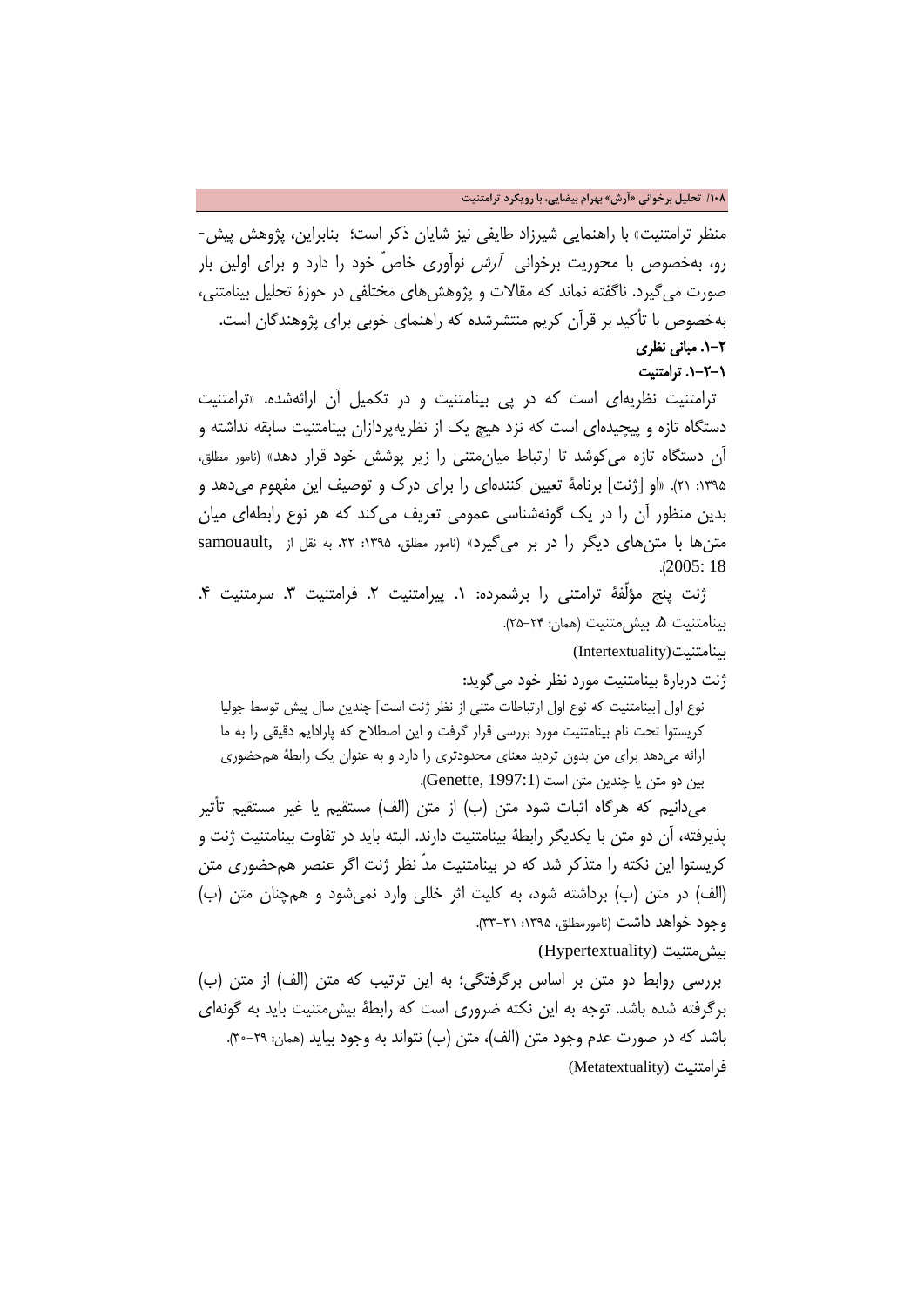# ه م**شمار تقداد بي و ملاغت** سال۱۰۵ شمار۱۲۵ تابستان ۱۰۹/۱۴۰۰<br>و

ژنت در ارتباط با فرامتنیت میگوید:

سومین نوع از ارتباطات متنی، فرامتنیت [به تعبیری متن پنهان] است. ارتباطی که اغلب آن را ارتباطات تفسیری نامگذاری کردهاند. این ارتباط یک متن را به متن دیگری متصل میسازد بدون آنکه لزوماً به آن اشارهای داشته باشد. مثلاً هگل در پدیدارشناسی روح به گونهای تفسیری از برادرزادۀ رامو نوشتۀ دیدرو یاد کرده است. من هنوز مطمئن نیستم که وضعیتهای روابط فرامتنی به صورتی که سزاوار است مورد توجه قرار گرفته باشند (4 :Genette, 1997).

 به تعبیر احمدی از سخنان ژنت «بهترین شکل این مناسبات را میتوان "تفسیر نقادانه" نامید و اساساً "تاریخ نقدنویسی" خود گونهای از مناسبات فرامتنی است» (احمدی، :1395 320)؛ به این ترتیب فرامتنیت به رابطۀ یک متن با متنهایی میپردازد که آن را نقد یا تفسیر میکنند؛ پس اگر متن وجود نداشت، فرامتن نیز وجود نخواهد داشت. فرامتن بر دو نوع است:

۰. انتقادی: بنیان های متن را به چالش می کشد.

-2 تفسیری: به تبیین و توصیف متن بسنده میکند (نامور مطلق، :1395 28-26). پیرامتنیت (رابطۀ آستانگی و تبلیغی)(paratextuality(

 متن به ندرت به صورت مجزا ارائه میشود و همواره با کلام یا دیگر عناصر مانند نام نویسنده، تولیدکنندۀ اثر، عنوان، پیشینه و تصاویر همراه است. ژنت بر این باور است که اگرچه ما نمیدانیم این عناصر را به عنوان متن به حساب بیاوریم یا نه، اما به هر ترتیب آنها متن را احاطه کردهاند. پیرامتنیت متن را قادر میسازد تا به عنوان یک کتاب به خوانندگان ارائه شود. هرچند باید بدانیم ژنت پیرامتن را به عنوان منطقهای بین داخل و خارج از متن تفسیر مینماید. این منطقه از داخل به سمت متن و از بیرون به سوی گفتمان جهان بیرون از متن راه میبرد. پیرامتن استراتژی ویژهای است برای تأثیرگذاری و نفوذ بر عموم مخاطبان از سوی نویسنده و همکاران او [در انتشارات] ( 1997: ,Genette .(1-2

 آلن دربارۀ این وجه از ترامتنیت مینویسد: «پیرامتن، چنانکه ژنت تشریح میکند، نشانگر آن عناصری از متن است که در آستانه قرار گرفته و دریافت یک متن از سوی خوانندگان را جهتدهی و کنترل می کند» (آلن، ۱۳۹۲: ۱۵۰).

روابط پیرامتنی در دستگاه نظری ژنت به دو دسته تقسیم میشود:

رابطۀ آستانگی: متنهایی که متن اصلی را در بر میگیرند، ولی خود متن مستقلی محسوب نمیشوند؛ مانند: عنوان اثر، عنوان مؤلف، اسامی متولّیان، نام تهیه کننده یا ناشر، مقدمه، پیشکش نامه، پانوشت و... .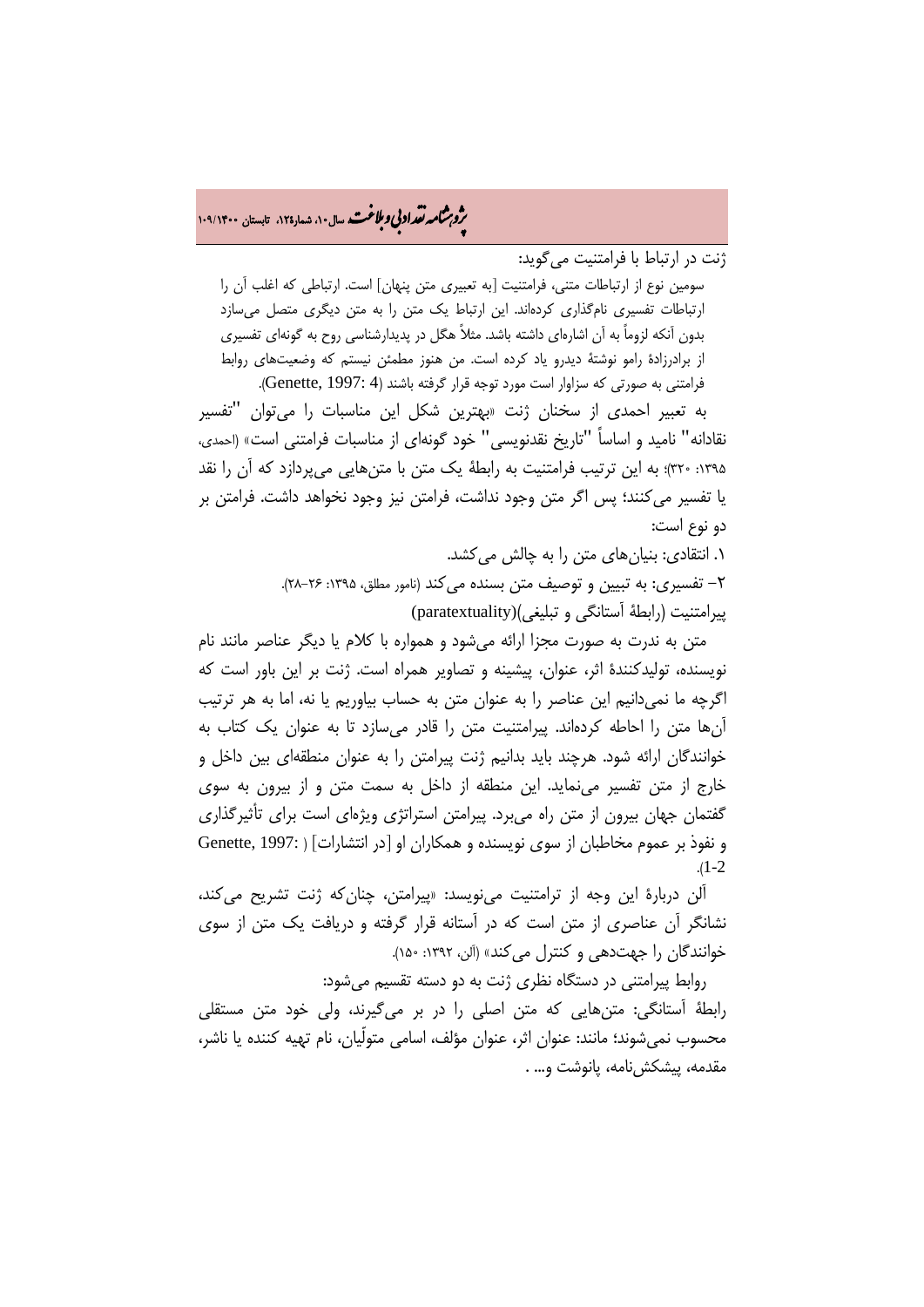رابطۀ تبلیغی: متنهایی که مبلّغان متن اصلیاند و از متن اصلی جدا هستند و به تبلیغ اثر میپردازند؛ مانند: پوستر تبلیغی، تیزر تبلیغی، نشستهای رونمایی و... (نامور مطلق، ۱۳۹۵:  $(70 - 75)$ 

سرمتنیت (Architextuality (

ژنت دربارۀ پنهانترین وجه ارتباطات میان متون، یعنی سرمتنیت میگوید: «ضمنیترین ارتباط در معماری متون نوع پنجم این ارتباطات است. این ارتباط بیشتر به صورت ذهنی بیان می شود و پنهان است» (4 :Genette, 1997).

 نامور مطلق در تشریح رابطۀ سرمتنی از منظر ژنت اعتقاد دارد که سرمتنیت رابطۀ میان یک متن با متن دیگر نیست؛ بلکه رابطۀ میان متن با گونۀ خود است؛ چنانکه رومانتیسم یک متن نیست؛ اما بسیاری از متنها را در برمیگیرد (نامور مطلق، :1395 29-28)؛ به این ترتیب در سرمتنیت ما با گونه و ژانر اثر روبهرو هستیم و باید طبقهبندی گونهشناسانهای از اثر در دست داشته باشیم تا متن را در ارتباط با دیگر متون بررسی نماییم.

## .1-2-2 رویکرد طبقاتی بر اساس نظریۀ استبداد شرقی ویتفوگل

ویتفوگل، جامعهشناس آلمانی بر این باور بود که «جامعۀ آبسالار»، «تمدن آبسالار» یا «دیوانسالاری ارضی»، بهترین مفاهیم برای جوامع استبدادی در شرق هستند. در یک جامعۀ آبسالار سرمایهداری دیوانسالارانه، اجارهداری دیوانسالارانه و نجیبزادگی دیوانسالارانه وجود دارد؛ بر همین اساس، او بررسی چنین جوامعی را نه بر پایۀ مالکیت خصوصی و عمومی، بلکه بر پایۀ مالکیت ضعیف و قوی بررسی میکند. ویتفوگل روند شکلگیری چنین مالکیتی(مالکیت ضعیف و قوی) را چنین شرح میدهد که در سرزمین- های آبسالار یا هیچ بارانی نمیبارد یا آب کمی برای تأمین نیازها وجود دارد؛ در حالی که انسان برای بهرهبرداری از منابع، باید زمینهای خشک را به مزارع و باغهای حاصل- خیز تبدیل کند و این کار مستلزم شرایط اقلیمی خاص، رطوبت کافی، شیب زمین، درجۀ حرارت مناسب و... است. اگر این شرایط وجود نداشته باشد، تنها جایگزین کنش انسانی است که باید به صورت جمعی شکل گیرد. این کنش دستهجمعی، باید هماهنگ و منظم باشد؛ به همین دلیل، مردم باید از اقتداری هدایت کننده پیروی کنند و به فرامین آن تن دهند. چنین شرایطی، استقلال شخصی و سیاسی افراد را از بین خواهد برد؛ اما اگر منافع مادی و غیر مادی چنین نظمی بیش از حقوق از کف رفته باشد، مردم به آن تن خواهند داد. اقتصاد آبسالار به تقسیم کار جدی نیاز دارد و مسؤولیت چنین فعالیت بزرگی، بر عهدۀ رهبران جامعه است، که اغلب به اعمال زور، تهدید و مجازات دست میزنند. مدیریت کارآمد این نوع فعالیتها، به شبکهای سازمانی نیاز دارد که کل جامعه را در بر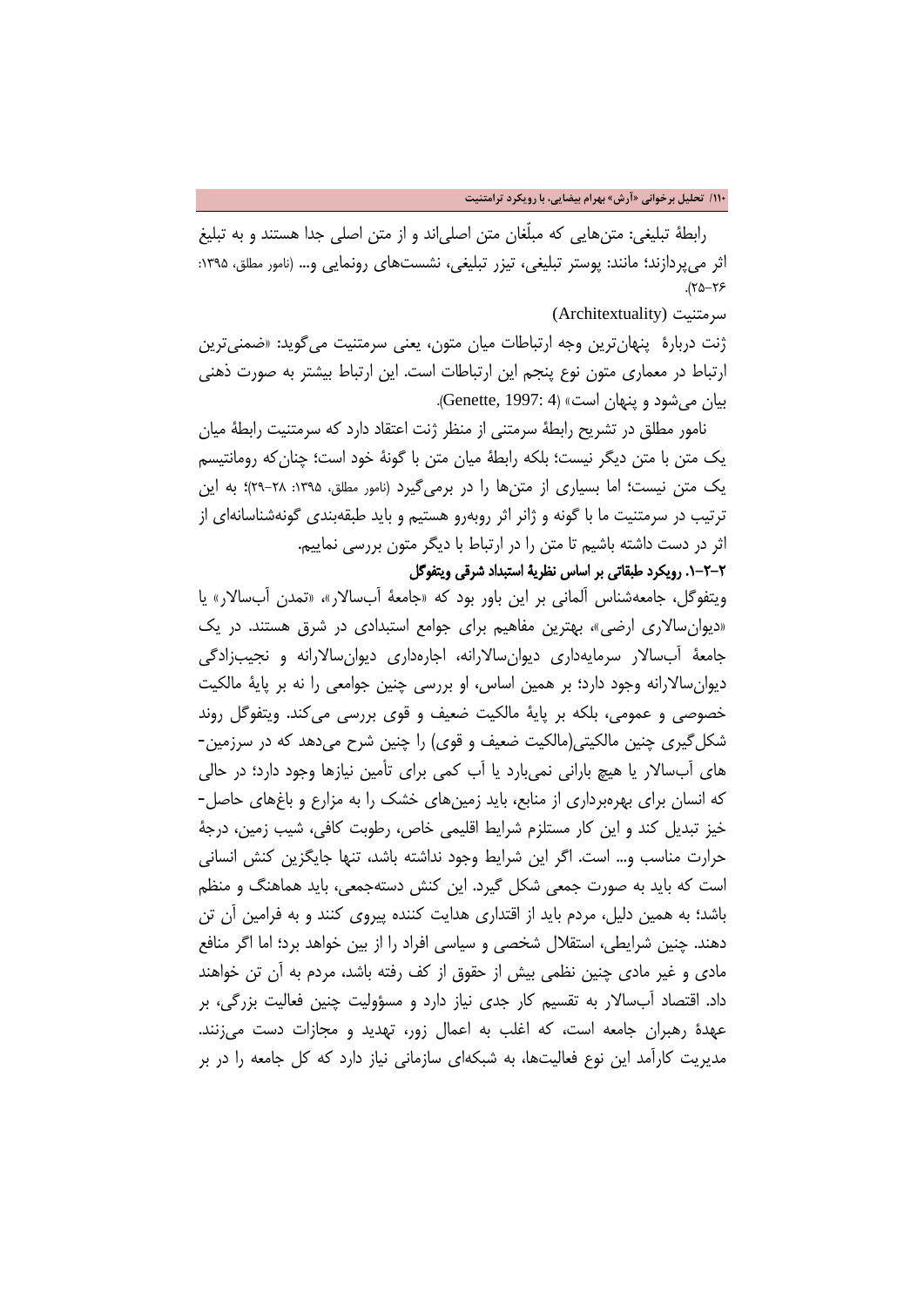ه<br>بروب**شامه نقداد بي و ملاغت** سال ۱۰، شمار۱۲۵، تابستان ۱۱۱/۱۴۰۰<br>په

میگیرد؛ پس رهبری و نظارت بر آب، همچون رهبری و نظارت یک جنگ به دست فرماندهی جنگی است.

 در بسیاری از جوامع آبسالار، نمایندۀ برتر اقتدار دنیوی، تجسم اقتدار برتر مذهبی نیز بود و حاکم با استفاده از نمادهای اقتدار مذهبی، مقام دنیویاش را تثبیت میکرد. ارتش جامعۀ آبسالار، بخشی جداییناپذیر از دیوانسالاری مدیریتی جامعه بود و دین نیز چنان- که گفتیم، پیوند تنگاتنگی با حکومت داشت. همین تمرکز سهمگین نیروی نظامی، دین و دیوانسالاری بود که قدرت استبدادی تامی را به حکومت آبسالار بخشید؛ به این ترتیب، قانون به معنای وجود یک حکومت اقتدار مطلق اجرایی، مدیریتی، قضایی، نظامی و مالی را در دست دارد و میتواند آن را برای هر چیزی که خودش مناسب میبیند، تغییر دهد. چنین حکومتی در برابر شهروندانش، هم در مقام تهمت زننده و هم در مقام قاضی و هم مجازات کننده قرار میگیرد. دولت آشکارا استبدادی آبسالار، یک دولت مدیریتی است و در نتیجه، برخی عملکردهایش به راستی به سود مردم تمام می شود؛ اما یک دزد دریایی وقتی کشتیاش روی آب است، و به بردگانی که برای فروش به بردگی گرفته غذا می دهد، خیرخواهانه عمل نمیکند. او، که مزایای فعلی و آیندهاش را تشخیص داده، نه خیرخواهانه، بل که حسابگرانه عمل میکند. هر گاه پای منافع شخص خودش در میان باشد، خیرخواه نخواهد بود و منافع خودش را بر منافع دیگران ترجیح خواهد داد (ویتفوگل،  $(1971: P-\Gamma \circ 7)$ .

 آنچه در نتیجۀ همۀ این مباحث به دست میآید، به وجود آمدن طبقات و کشمکش حاصل از آنها در جوامع استبدادی شرق است. از نظر ویتفوگل در جامعۀ آبسالار، دو ردۀ اصلی از اشخاص وجود دارد: ۱. افراد برتر و ممتاز ۲. افراد فروپایه. چنین حکومتی بر پایهٔ اعمال زور از بالا و به صورتی نابرابرانه عمل میکند. در واقع در دستگاه حکومتی، تمایزاتی وجود دارد؛ ولی مردم عادی تمایزی ندارند. در گروه افراد ممتاز، سلسلهمراتب قدرت و پس از آن ثروت جایگاه را مشخص میکند؛ اما در گروه فروپایه افراد بر اساس فعالیت و مالکیتهایشان منزلتی پیدا میکنند. البته باید در نظر داشت که هر مالکیتی در نهایت در دست حاکم مستبد قرار دارد و مالکیت خصوصی معنا پیدا نمیکند؛ بر این اساس، طبقات چنین جامعهای به این شکل تقسیمبندی میشود: .1 فرمانروا که ریاست افراد وابسته به افراد حکومت را بر عهده دارد و از طریق مجموعهای از صاحبمنصبان بلندپایه و دونپایگان کشوری و لشکری آنها را هدایت و بر آنها نظارت میکند. او می- تواند هر کس را که بخواهد، برکشیده یا نابود سازد. فرمانروا، اقتدار جادویی و اسطورهای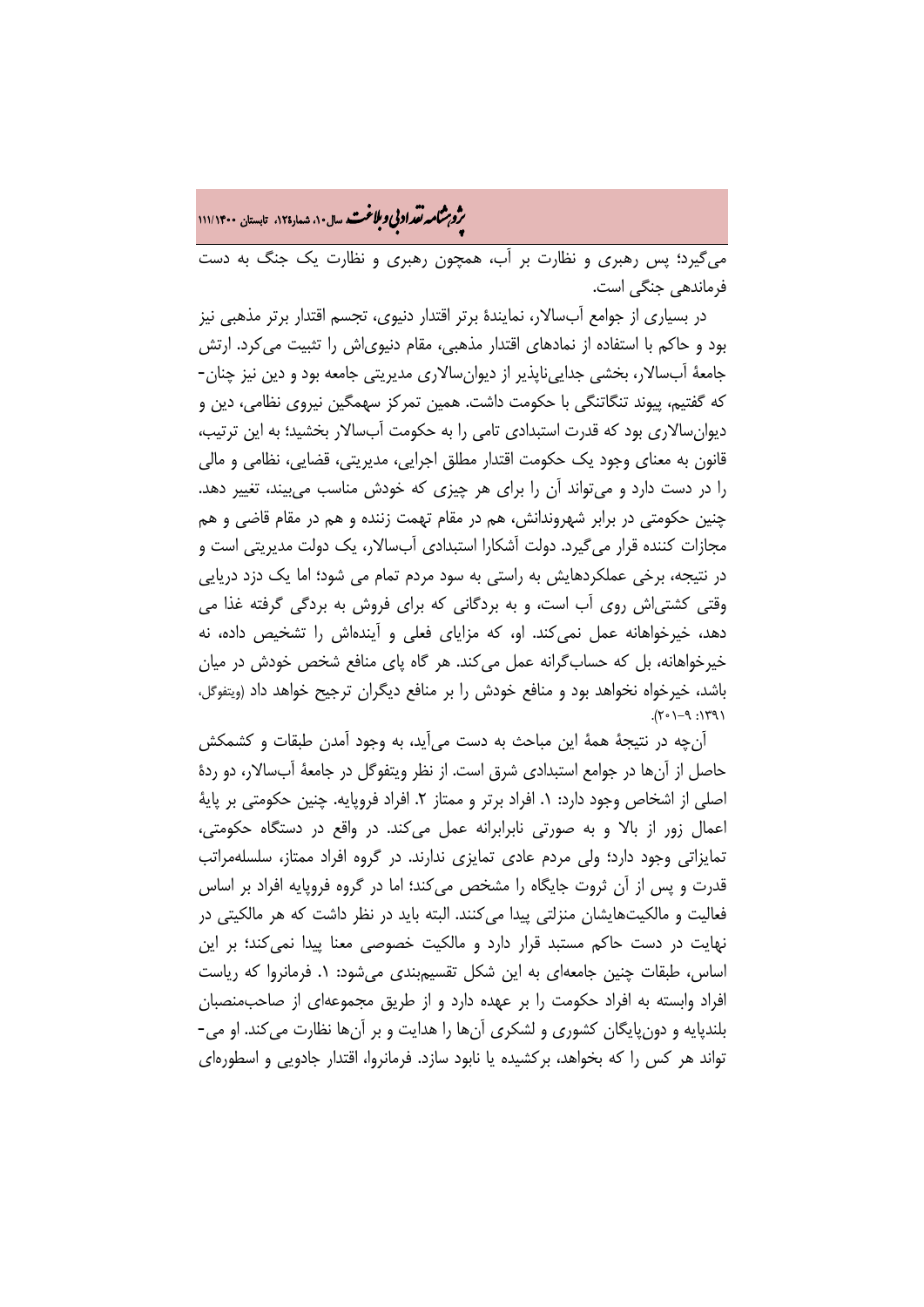**/112 تحلیل برخوانی «آرش» بهرام بیضایی، با رویکرد ترامتنیت**

را که کیفیت هراسانگیز دستگاه زیر دستش را نشان میدهد، در شخص خود به نمایش میگذارد. او ممکن است به خاطر ضعف و بیکفایتی، بخشی از برتری عملیاتیاش را به یک دستیار واگذارد، که نایبالسلطنه، وزیر یا صدر اعظم است. گذشته از وزیر، بهترین موقعیت تأثیرگذاری بر فرمانروا را همسران و صیغهها، خویشاوندان، درباریان، خادمان و نورچشمیها دارند که از زیرگروههای طبقۀ ممتاز به حساب میآیند. ۲. صاحبمنصبان که یک نوع وظیفۀ حکومتی را بر عهده دارند. این افراد به دو گروه کارگزاران بلندپایه و مقامات لشکری تقسیم میشوند. زندگی آنها از طریق حقوق ماهیانه و زمینهای واگذار شدۀ دولتی تأمین میشود. ٣. صاحبمنصبان دونٍپایه که یا دبیرند یا دستیاران سطح پایین. دبیران، کارهای اداری و دستیاران فروپایه، به عنوان نگهبان دروازهها، پیک، خادم، زندانبان یا داروغه انجام وظیفه میکنند. .4 مردم عادی جامعۀ آبسالار، مانند دهقانان، پیشهوران و بازرگانان و فروپایهترین افراد که نقش بسیار کوچکی در جامعۀ آب- سالار دارند؛ یعنی بردگان. حاصل به وجود آمدن چنین طبقاتی، کشمکش میان آنها است. این کشمکشها به طور کلی به دو بخش تقسیم میشود: .1 تودۀ مردم علیه حاکمیت استبدادی و دستگاه حکومتی که اگرچه تودۀ مردم جوامع آبسالار از تقاضاهای دولت استبدادی رنج میبرند، اما در عین حال به خاطر ترس از شکست در مبارزه، وارد درگیری با حکومت استبدادی نمیشوند. در عوض در مقابل فشارهای بیگاری، یا دور از چشم حاکم به کندی کار میکنند یا بخشی از موجودیشان را پنهان نگاه میدارند؛ با این حال، ممکن است در مواردی کشاورزان در برابر حاکم دست به شورش بزنند؛ اما در کل این شورشها به مبارزۀ طبقاتی نمی انجامد؛ بلکه در سطح کشمکش باقی می ماند. ۲. برخوردهای اجتماعی در داخل طبقۀ حاکم، شامل کشمکش میان کارگزاران دستگاه حکومتی، رویارویی کارگزاران لشکری در مقابل کارگزاران کشوری و کشمکش کارگزاران دیوانسالار در برابر خانوادههای اعیان دیوانسالار که شامل کشمکش فرمانروا با خانوادۀ خود و کارگزاران کشوری و لشکریاش میشود (همان: 560-467). در پژوهش پیشرو با توجه به دستگاه فکری ویتفوگل، به تحلیل فرامتنی نمایشنامۀ آرش خواهیم پرداخت و از این رهگذر لایههای تفسیری متن را کشف خواهیم کرد.

#### .1-2-3 میتوس فرای

نورثروپ فرای (1912-1991م)، نظریهپرداز و منتقد ادبی، در کانادا متولد شد. مهمترین کتاب او کالبدشناسی نقد است. سومین مقالۀ این کتاب، مهمترین مقالۀ نویسنده در حوزۀ نقد اسطورهای است، که طی آن، چهار فصل تابستان، پاییز، زمستان و بهار را به ترتیب، با چهار گونۀ اصلی رمانس، کمدی، تراژدی و طنز/ آیرونی برابر قرار می دهد (مقدادی، ۱۳۹۳: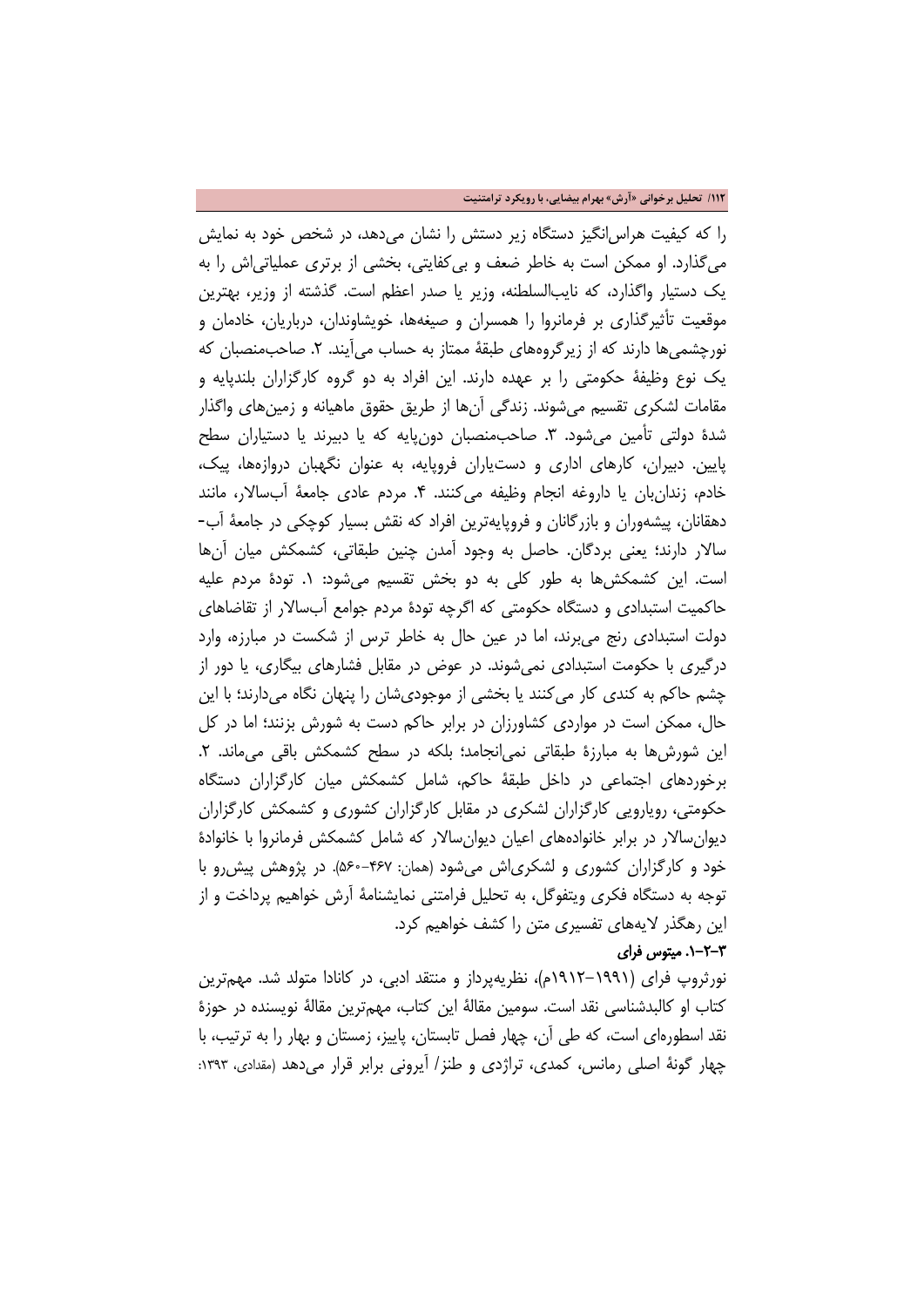# ه م**شمار تقراد بي و ملاغت.** سال ۱۰، شمار۱۲۵، تابستان ۱۱۳/۱۴۰۰<br>و

328-330). فرای در تبیین مبنای اسطورهای گونهشناسیاش و ارتباط آن با متون توضیح میدهدکه «در روایت مکتوب چهار عنصر ماقبل انواع ادبی داریم که من آنها را میتوس یا طرح نوعی مینامم» (فرای، :1377 196). فرای برای اشاره به چهار الگوی روایی، از سمبول- های فصول استفاده میکند و هر فصل را نشانۀ یکی از میتوسها قرار میدهد. میتوس بهار، نشانگر نوع ادبی کمدی، میتوس تابستان، نشانگر نوع ادبی رمانس، میتوس پاییز، نشانگر نوع ادبی تراژدی و میتوس زمستان، نشانگر نوع ادبی طنز(آیرونی) است (همان: 288-196)؛ به این ترتیب ساختار روایتی فرای نیز همچون سمبلهای دوری، در دور دایرهای بستهای قرار میگیرد که با یکدیگر در ارتباط هستند. برای شرح میتوسها، از میتوس تابستان آغاز میکنیم تا درک سایر میتوسها در ارتباط با یکدیگر مشخص شود. .1 میتوس تابستان(رمانس): فرای جهان آرمانی را که بهتر از جهان واقعی است و جهان معصومیت و وفور نعمت و خرسندی است، میتوس تابستان مینامد. این میتوس با نوع ادبی رمانس در ارتباط است. در این جهان، قهرمان پارسای شجاع و دوشیزگان زیبا بر تهدیدهای شریرانهای که بر سر راه رسیدن به اهدافشان دارند، فائق میشوند (تایسن، ٠١٣٨٧: ٢٧٥).

.2 میتوس زمستان(طنز/ آیرونی): در مقابل جهان آرمانی، جهان واقعی قرار دارد. جهان واقعی سرشار از تجربه، عدم اطمینان و شکست است. این میتوس با نوع ادبی طنز/ آیرونی در ارتباط است. شخصیتهای اصلی در این میتوس مغلوب پیچیدگیهای جهان واقعی میشوند (همان).

.3 میتوس پاییز(تراژدی): این میتوس حرکت از جهانی آرمانی به سوی جهانی واقعی است. گذار از ناپختگی به سوی تجربه و از میتوس تابستان به میتوس زمستان است. فرای این میتوس را که بین تابستان و زمستان قرار دارد، «میتوس پاییز» نام نهاده است. قهرمان این میتوس از جهان آرمانی به جهان واقعی که جهان فقدان و شکست است، سقوط میکند (همان: ٣۵٨).

.4 میتوس بهار(کمدی): این میتوس بر خلاف میتوس پاییز، حرکت از جهان واقعی به سوی جهان آرمانی، و گذار از تجربه به ناپختگی و از میتوس زمستان به میتوس تابستان است. فرای این میتوس را که بین زمستان و تابستان قرار دارد، «میتوس بهار» نام نهاده است. قهرمان این میتوس از مشکلات جهان واقعی با چرخشهایی در پیرنگ به شادکامی میرسد (همان: 359).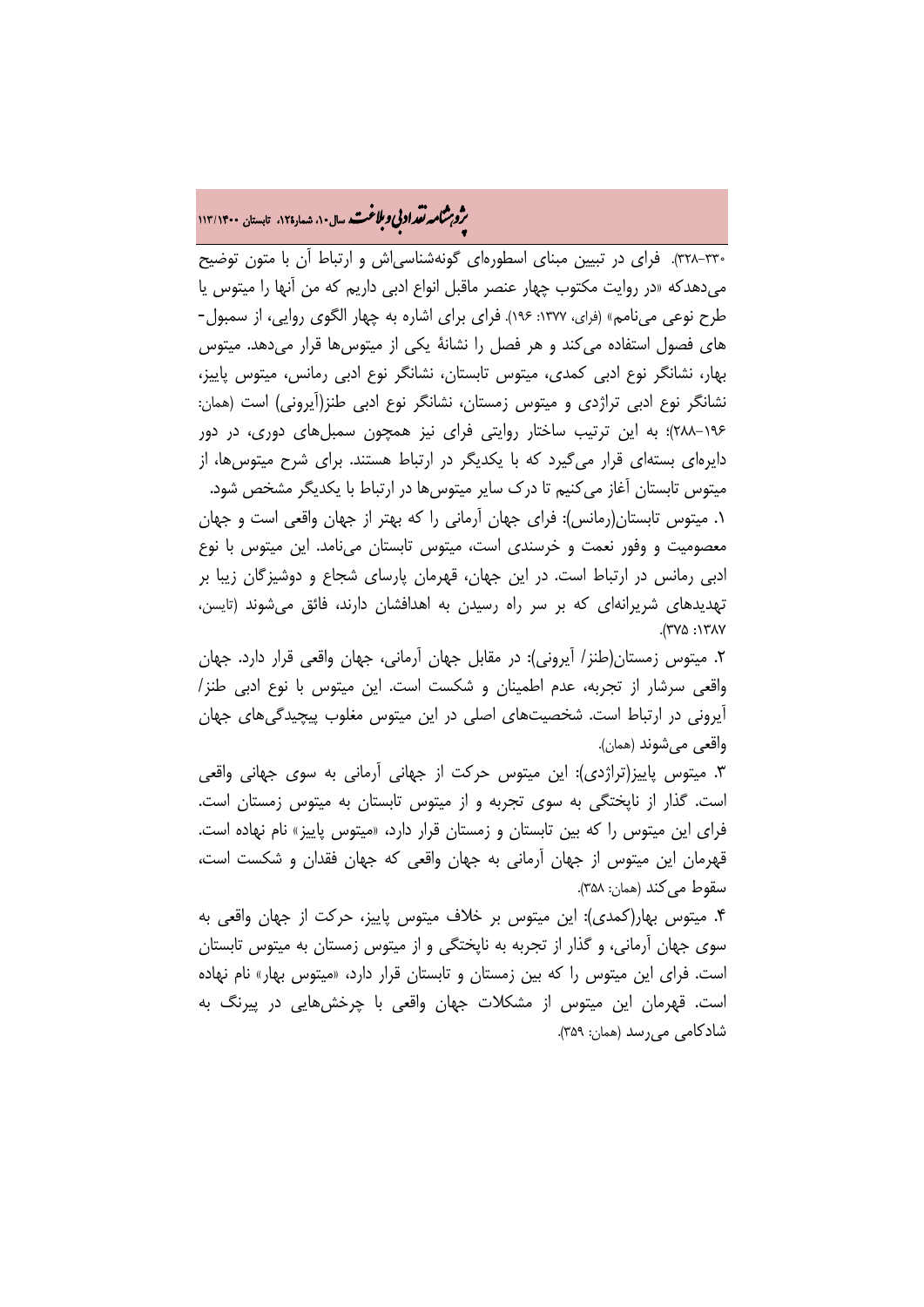در پژوهش حاضر گونۀ اثر را با توجه به منظومۀ اندیشگانی فرای بررسی خواهیم نمود و در نهایت ارتباط ناگسستنی این گونه را با سایر اجزای تحلیل نشان خواهیم داد.

## .2 تحلیل ترامتنی برخوانی آرش

.2-1 خلاصۀ نمایشنامۀ آرش

میان ایران و توران جنگی در گرفته و ایران در این جنگ شکست خورده است. تورانیان برای تمسخر لشکر ایران به آنها فرصت دادهاند که تیراندازی از لشکر ایران تیری رها کند و محل فرود آن تیر، مرز میان دو کشور را مشخص کند. سرداری ایرانی به کشواد که تیراندازی چیرهدست بوده است، فرمان میدهد که تیر رها کند تا از این اندکفرصت نیز استفاده کنند؛ اما کشواد نمیپذیرد:

هان تو کمان کشیدن نیک میدانی، تیرت بال سیمرغ دارد؛ ای کشواد یک تیر- یک تیر تو- اگر با همۀ نیرو بیندازی تا کجا میرود؟ و او کشواد گفت: یک فرسنگ... سردار میگوید: اینک فرمان!/ کشواد میغرّد: نمیبَرَم... شکست را یک تن نخورده است. ما همه با هم باختیم! و گر من تیر بیندازم نفرین آن مراست. فردا آنها که در گرواند انبوهانبوه مینالند که تیر کشواد ما را به دشمن واگذاشت!/ سردار بر یک پای خود غریو میکشد: ما برای هر پهنا صد مرد دادهایم؛ و اینک تیر تو یک فرسنگ بیش میرود... هنگام چاره نیست این خود امیدمان کشواد؛ امید که بیشتر آزاد کنیم (بیضایی، :1396 22-21).

 در این بین آرش ستوربان که تا آن زمان به کار گلّهداری و ستوربانی سپاه مشغول بوده است، نظارهگر گفتوشنود سردار و کشواد است. آرش که زبان تورانیان را میدانست، به جای پیک قبلی که کشته شده، نزد شاه توران میرود تا به خاطر اینکه پهلوان ایرانی خسته است از او زمان بیشتری بگیرد. شاه ایران به محض اینکه متوجه میشود آرش ستوربان است و طبیعتاً در فن تیراندازی مهارتی ندارد به پیشنهاد خود این شرط را می- افزاید که خود آرش باید تیر بیندازد. شاه توران برای اینکه از هویت آرش مطمئن شود، از هومان، پهلوان خیانتکار ایرانی کمک میخواهد:

پس دور میشود و آرش میشنود که مردی را به نام میخواند. این نام به آرش آشناست. و اینک سایهای از پس پشت سراپردۀ سرخ پیش میآید تا شاه؛ و از دیدن او لرزهای در تن آرش، آرش گوش تیز میکند و میشنود: ای هومان، از آرش چه میدانی؟ و مرد ... میگوید: این نام نشنیدهام... پس هومان روی میگرداند؛ با چشم میجوید؛ و نگاهش پاک بیگانه. مردی را می- نگرد خُرد؛ تنها به پای ایستاده؛ در میان سواران پیادهای. میگوید: من این هرگز در جنگیان ندیدهام (همان: 28).

 شاه توران به هومان میگوید که اگر هومان او را فریفته باشد، میفرماید تا بر اندامش ستورها برانند؛ امّا لشکریان ایران پهلوان خود هومان را خائن نمیدانند و فکر میکنند که به دست دشمن کشته شده و بدنش زیر سم ستوران لگدکوب گشته است. آرش نزد شاه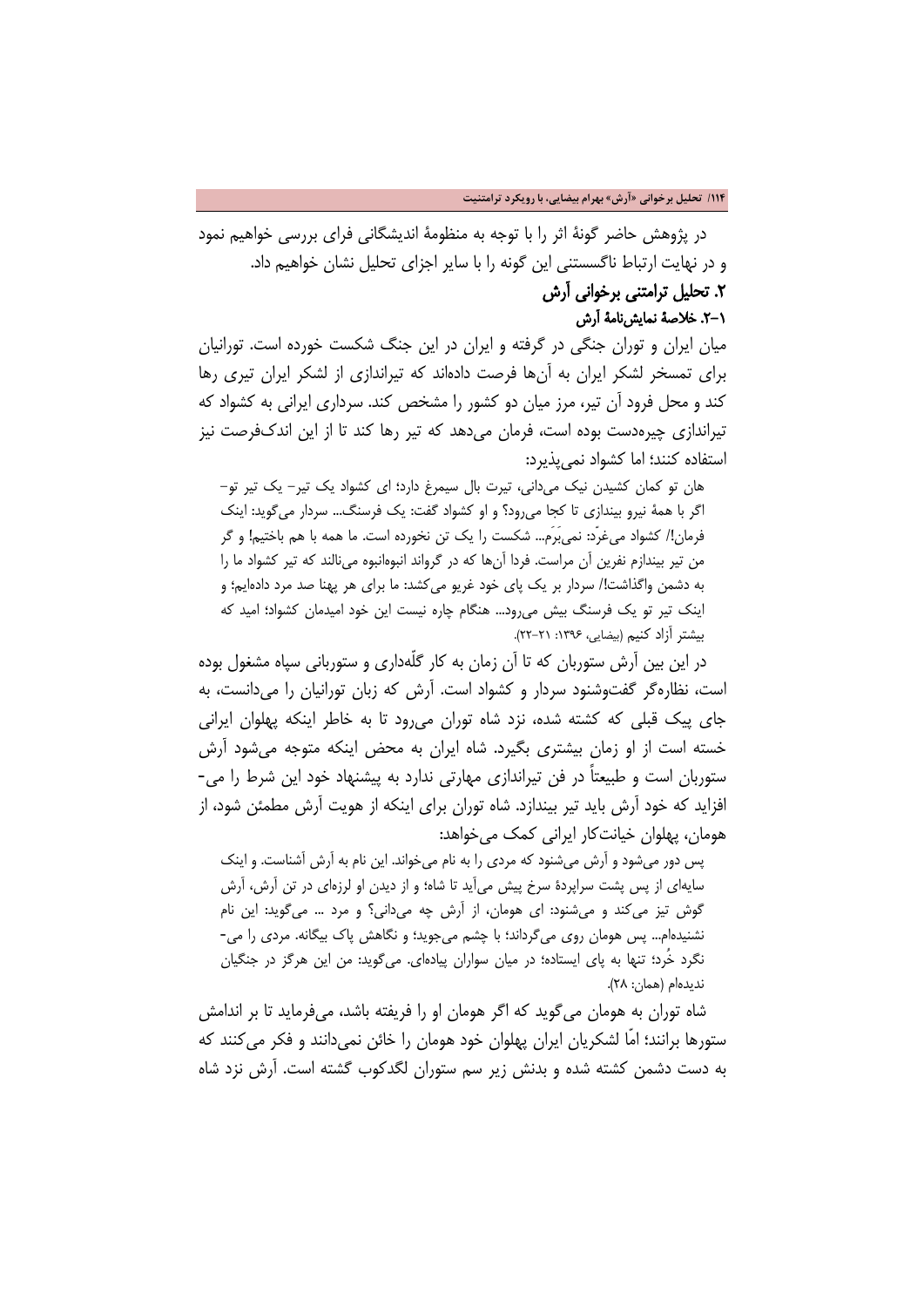# **.<br>بروبرشامه تقداد بی و ملاغت.** سال ۱۰، شمار۱۲۵، تابستان ۱۱۵/۱۴۰۰<br>پ

توران باز میگردد و ماجرا را باز میگوید. سردار ایرانی احساس میکند که آرش دروغ میگوید و با دشمن همدستی کرده است تا ایران را به شکست مفتضحانهای بکشد؛ اما چارهای هم جز تیر انداختن او نمیبیند. آرش نیز برای آنکه بیگناهی خویش را ثابت کند، به بالای کوه البرز رفت و تیر رها کرد و تیرش همچنان میرفت؛

و بادها میرفتند تا مگرش بازیابند. از سه کوه بلند گذشت، که سر به دامان دریا داشتند. از هفت دشت پهناور؛ که رمه در آنها فراوان بود. از چند و اند رود! و پنج دریا که کرانههاشان پیدا نبود!... و شور برخاست، و افسانۀ تیر در دهانها افتاد؛ از تیره به تیره، از سینه به سینه، از پشت به پشت. و تا گیهان بوده است تیر رفته است (همان، :1396 49).

### .2-2 بیشمتنیت

رد داستان آرش را میتوان در کتابهای دورۀ اسلامی و پیش از اسلام پیگیری کرد؛ مثلاً در تیریشت اوستا میخوانیم:

«تِشتر، ستارۀ رایومند فرّهمند را میستاییم که شتاباین به سوی دریای «فراخکرت» بتازد، چون آن تیر در هوا پرّان که «آرش» تیرانداز - بهترین تیرانداز ایرانی- از کوه «ایریو خشوث» به سوی کوه «خوانونت» بینداخت...آنگاه آفریدگار اهورامزدا بدان دمید، پس آنگاه [ایزدان] آب و گیاه مهر فراخ چراگاه، آن [تیر] را راهی پدید آوردند» (اوستا، گزارش و پژوهش جلیل دوستخواه، ۱۳۸۵: ۳۳۱). در کتاب آثار الباقیه ذیل جشن نیلوفر در خرداد و عید تیرگان، روایتی از داستان آرش آمده که عیناً ذکر میکنیم:

افراسیاب چون به کشور ایران غلبه کرد و منوچهر را در طبرستان در محاصره گرفت، منوچهر از افراسیاب خواهش کرکه از کشور ایران به اندازۀ پرتاب یک تیر در خود به او بدهد و یکی از فرشتگان که نام او اسفندارمذگان بود حاضر شد و منوچهر را امر کرد که تیر و کمان بگیرد به اندازهای که به سازنده نشان داد چنانکه در کتاب اوستا ذکر شده و(ارش) را که مردی با دیانت بود حاضر کردند گفت که تو باید این تیر و کمان را بگیری و پرتاب کنی و آرش برپاخاست و برهنه شد و گفت ای پادشاه و ای مردم بدن من مرا ببینید که از هر زخمی و جراحتی و علتی سالم است و من یقین دارم که چون با این کمان تیر را بیندازم پارهپاره خواهم شد و خود را تلف خواهم نمود ولی من خود را فدای شما کردم سپس برهنه شد و به قوت و نیرویی که خداوند به او داده بود کمان را تا بناگوش خود کشید و خود پارهپاره شد و خداوند باد را امر کرد که تیر او از کوه رویان بردارد و به اقصای خراسان که میان فرغانه و طبرستان است پرتاب کند و این تیر در موقع فرود آمدن به درخت گردوی بزرگی گرفت که در جهان از بزرگی مانند نداشت و برخی گفتهاند از محل پرتاب تیر تا آنجا که افتاد هزار فرسخ بود و منوچهر و افراسیاب به همین مقدار زمین با هم صلح کردند و این قضیه در چنین روزی بود و مردم آن را عید گرفتند (بیرونی، ۱۳۸۶:  $277 - 777$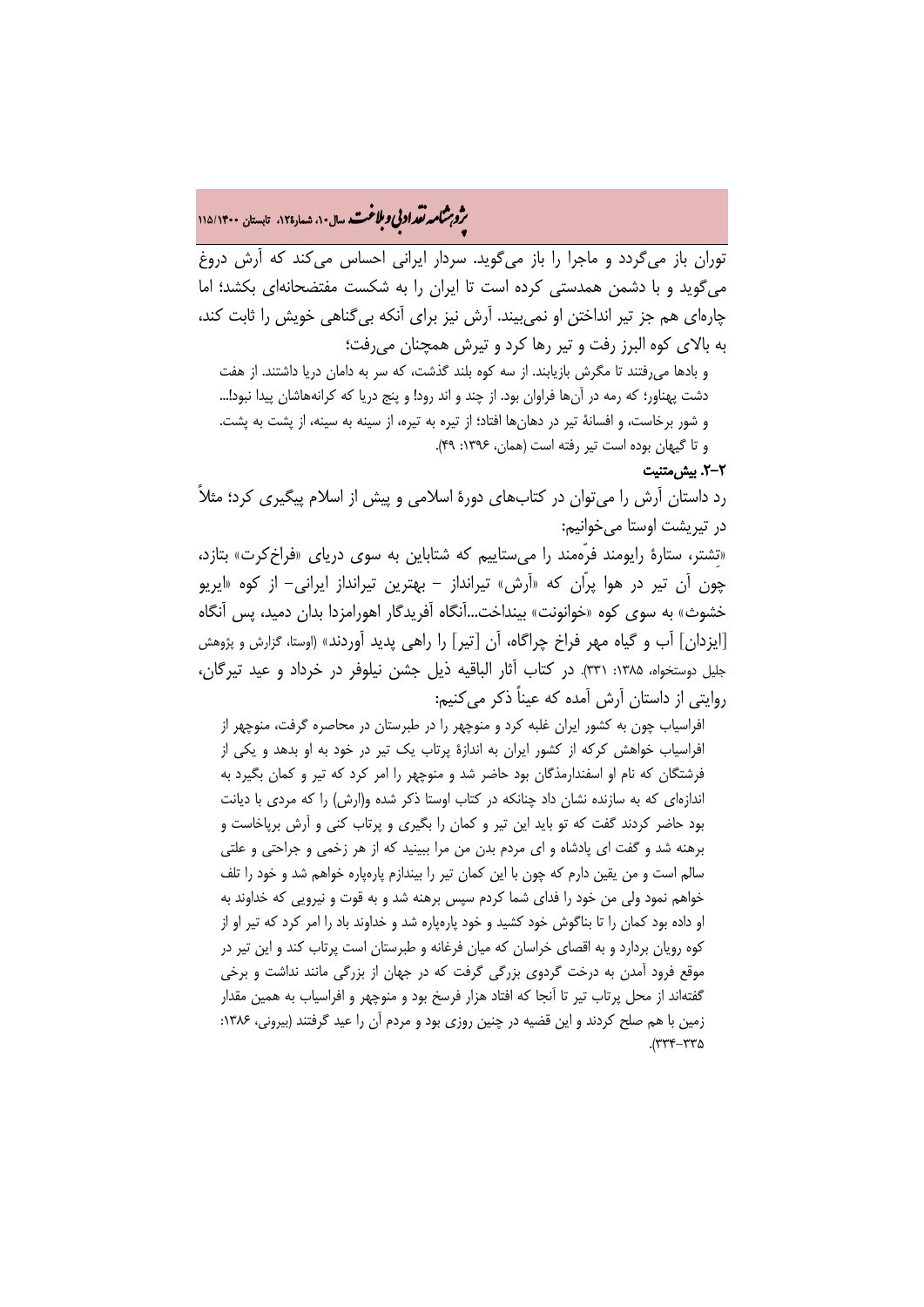**/116 تحلیل برخوانی «آرش» بهرام بیضایی، با رویکرد ترامتنیت**

 به نظر میرسد این روایت همان روایت سنتی از داستان آرش باشد که در ایران رواج داشته و مردم با آن آشنایی داشتهاند. صفا نیز بر این عقیده است که همین روایت ابوریحان بیرونی از داستان آرش صحیح است (صفا، ١٣٣٣: ۵٨٨-۵٨٩). البته منابع به داستانی دیگر نیز اشاره داشتهاند که اگرچه بسیار شبیه به داستان پیش است، اما اختلافاتی با آن دارد. در اخبار الطوال دینوری آمده است که افراسیاب پس از گذشت یکصد و بیست سال از پادشاهی منوچهر به جنگ او میرود و لشکر منوچهر را پراکنده میسازد و شکست می- دهد، سپس به تعقیب منوچهر میرود و او را میکشد و بر تخت او مینشیند. افراسیاب در این دوره سرچشمۀ آبها را بست و در نتیجه جویبارها خشک شد. مردم ایران در این دوره گرفتار قحطی و بلاهای بزرگ بودند تا اینکه «زاب»، پسر بودکان و نوۀ منوچهر در سرزمین فارس ظهور پیدا کرد و مردم را به سوی خود فراخواند. مردم نیز به واسطۀ سختیهای زمان افراسیاب به زاب روی آوردند و او به جنگ افراسیاب رفت و او را از مملکتش بیرون راند. زاب ویرانیها را از نو ساخت و به تعقیب افراسیاب رفت. در جنگی که میان زاب و افراسیاب روی داد، ارسناس(آرش) که منوچهر به او مسئولیت آموختن تیراندازی به مردم را داده بود، کمان خود را به زه کرد و وقتی نزدیک افراسیاب رسید، تیر را چنان به سویش پرتاب کرد که بر قلبش نشست و در جان بداد (دینوری، :1330 12-11). چنانکه ملاحظه میشود، روایت دوم با روایت اول تفاوت دارد و در این روایت منوچهر کشته شده است و نوۀ او ذاب به مبارزه با افراسیاب میرود و آرش که در این متن ارسناس نام دارد، با تیر به قلب افراسیاب میزند و او را میکشد. نکتۀ قابل توجه در این متن آن است که افراسیاب باعث خشکسالی در ایران میشود و سرچشمههای آب را می- بندد و این نکته بسیار مهم است؛ زیرا چنانکه تورج دریایی میگوید:

در روایت بیرونی آرش با انداختن تیر خود مرز ایران و توران را مشخص میکند و افراسیاب در این میان شکست خورده، عقبنشینی میکند. وجه اشتقاق نام خاص افراسیاب نیز در اینجا لازم به ذکر است چون به معنی «از بین بردن» یا «غیب کردن» است با پسوند «آب»، معنای «از بین بردن آب» را دارد. این معنی نام افراسیاب ما را به موضوع داستان جشن تیرگان میرساند که باز بیرونی، سنتی را که در شرق ایران رواج داشته برای ما بازگو میکند... باید به یاد داشت که دستور ساخت تیر جادویی آرش را ایزد اسفندرمذ میدهد چون آرش دیندار بود... توانست به- صورت خارق العادهای تیر را به دوردستترین نقاط پرتاب کند. به نظر یارشاطر تیری که اسفندرمذ دستور ساخت آن را داده و پرتاب آن توسط آرش، در حقیقت یادآور اسطورۀ دیگری است که نشاندهندۀ دور راندن افراسیاب (خشکسالی) از زمین میباشد (دریایی، :1392 175).

 این دو روایت، بیشمتنهای برخوانی آرش را روشن میسازد. اساطیر و تحلیلهای اسطورهشناسانه از این اثر اگرچه ریشههای بیشمتنها را روشن میسازد، امّا بیشتر در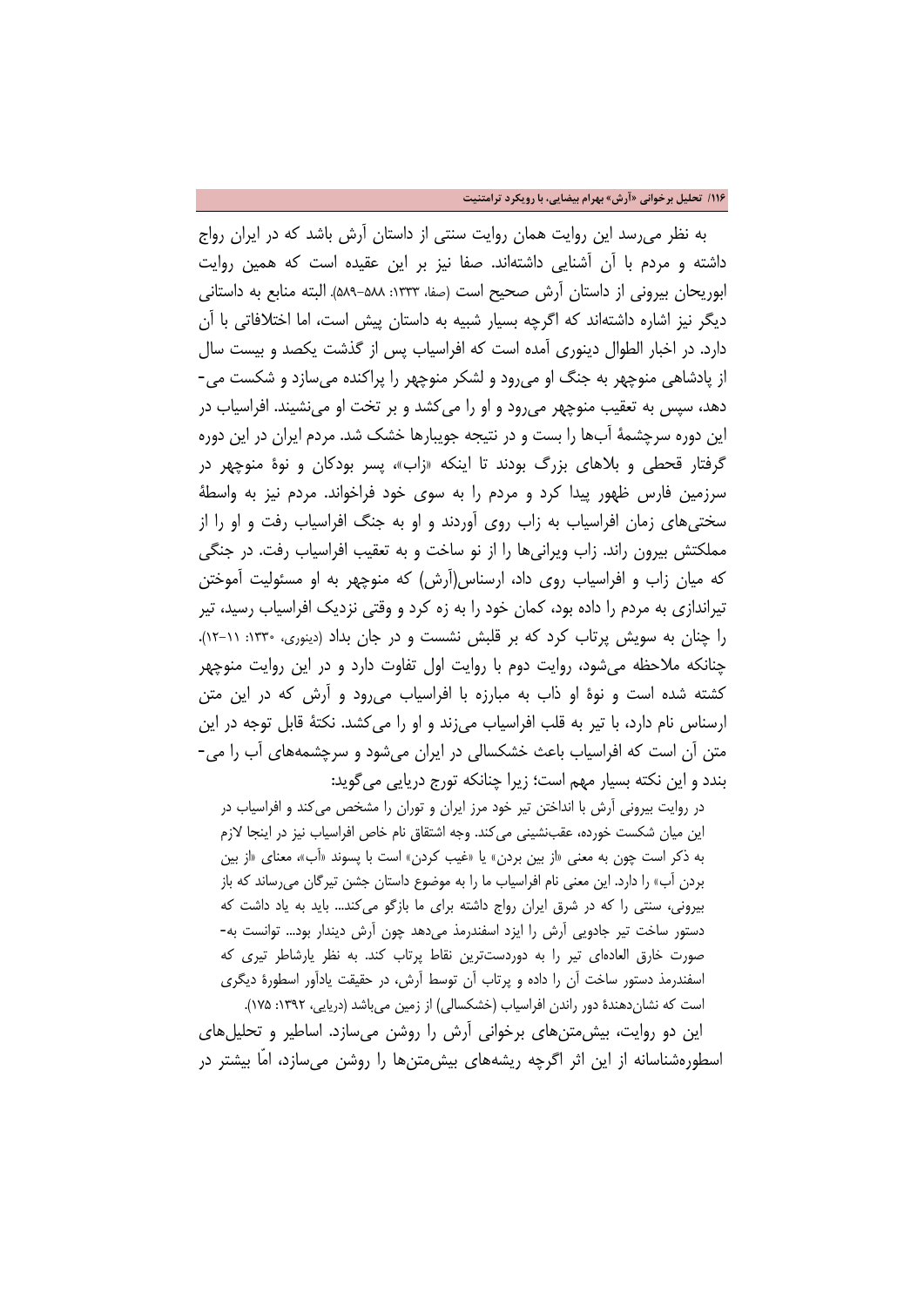# ه م**شمار تقراد بي و ملاغت** سال ۱۰ شمار۱۲۵، تابستان ۱۱۷/۱۴۰۰<br>و

حوزۀ تحلیل فرامتنی و تفسیری قرار میگیرد. روایت ابوریحان همان روایتی است که به روشنی در برخوانی استفاده شده است؛ ولی رگههایی از روایت دوم نیز در متن وجود دارد. مثلاً در ابتدای برخوانی، بیضایی توران را پر آب نشان میدهد: «و بینشان مردها- هزار هزار- از سرزمین دور- دور- آمده بودند. از سرزمینی که کمان خوب دارد یا آنکه کمندهاشان سخت تابیده. از آنجا که برش چهارگونه باد میوزد، یا دشتی که درش پر آبترین رود می رود» (بیضایی، ۱۳۹۶: ۱۹) و ایران را گرفتار خشکسالی نمایان می سازد: هیچ روشنی بر جنگ و مرد جنگ نبود. و چگونه از زمین سرخ گیاه بروید؟ پس هیچ گیاه سبز از

زمین سرخ نرُست. و درخت سبز زرد، و گل سرخ سیاه شد. و هر مرد گیاهی توفان زده بود کِش پاک ریشه خشکیده (همان: 20-19).

میتوان نتیجه گرفت که پایۀ اصلی روایت بیضایی بر اساس همین روایتها و خصوصاً روایت اول بوده است و اگر چنین روایاتی وجود نداشت، هستۀ اصلی برخوانی نیز وجود نداشت و ما طبق تعریفی که از بیشمتنیت داریم، میتوانیم این روایات را بیشمتنهای نمایشنامۀ آرش بدانیم.

### .2-3 بینامتن معاصر، آرش بیضایی و آرش کسرایی

شاید بتوان گفت که نمود عینی بینامتنیت، چه در برگرفتگی روایی و چه در استفاده از فرامتن و در نتیجه گفتوگومندی آثار با یکدیگر، در رابطۀ بینامتنی آرش بیضایی و آرش کمانگیر سیاووش کسرایی آشکار میگردد. در آثار این دو ادیب برجسته با یک بیشمتن روبهرو هستیم و فرامتن تفسیری متفاوتی در آنها مشاهده میکنیم. شفیعی کدکنی دربارۀ آرش کسرایی او را تحسین میکند و امید او به آینده را ستایش مینماید:

در این دوره- دورۀ پس از کودتا- شاعران به جای بحث از مسائل سیاسی روز به سراغ مضامینی چون بیبندوباری و ولنگاری میروند و تنها عدۀ کمی همچنان کورسوی امیدی دارند. سیاووش کسرایی برجستهترین این شاعران است، با شعر آرش کمانگیر که اوج این اشعار است» (شفیعی کدکنی، :1380 59)؛

اما بیضایی در تبیین این تفاوت، امید کسرایی را واهی میداند و میگوید: آرش نوشتۀ من فرزند ناامیدی است و در ناامیدی کامل دست به کاری میزند... من اولین پرسشم بعد از خواندن «آرش» کسرایی این بود که چرا داستان آرش من را خواب میکند؟ این قصّه که خوابآور نیست، و به این نتیجه رسیدم که نیت شاعر و ساختمان اثرش دو راه جداگانه میروند، و برای همین آرش کسرایی ضد چیزی را میگوید که خودش میخواهد (بیضایی،  $Y$  $Y$  $Y$ :  $YY$ 

براهنی نیز به فرامتن موجود در آرش کسرایی خوشبین نیست و در نظر دارد که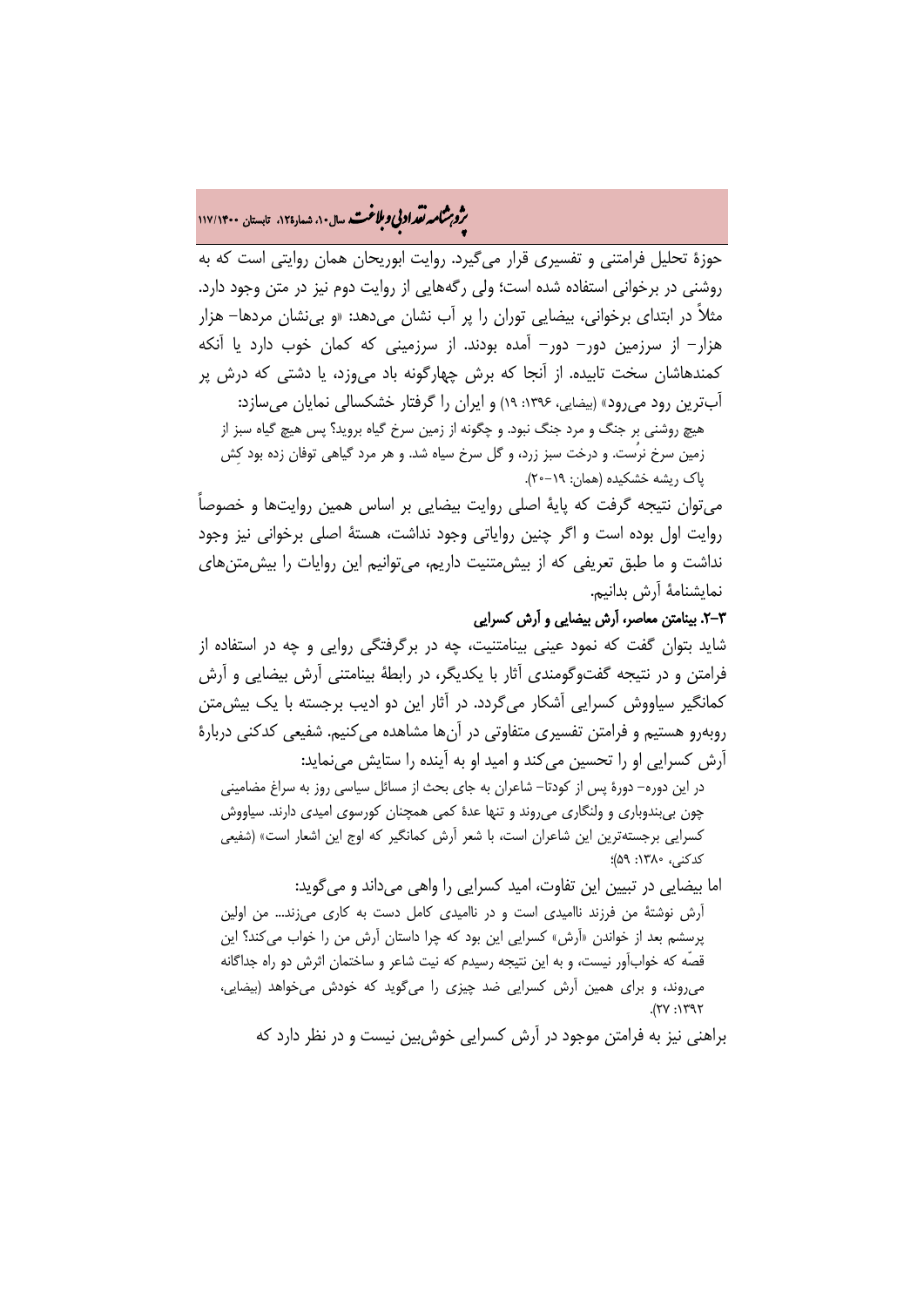**/118 تحلیل برخوانی «آرش» بهرام بیضایی، با رویکرد ترامتنیت**

زبان و بیان کسرایی اشرافی است و بر ادبیات اشرافی گذشته تکیه دارد. این زبان زبان مردم عادی این روزگار که باید پیام اجتماعی شاعرانی چون کسرایی را بفهمند، دور است؛ به همین دلیل غم و شادی، نومیدی و امیدواری و شب و روز تاریکی و روشنایی شعر کسرایی سخت غیر قابل لمس و قلابی است (براهنی ۱۳۵۸: ۱۲۸).

دستغیب نیز با براهنی همعقیده است و میگوید: «کسرایی ایدئولوژی احتماعی را نمی- آزماید، مصرف میکند. تجربۀ اجتماعی او اندک است، روحیۀ او اشرافی است و به نظر من، اشعار اجتماعی او چنگی به دل نمیزند» (دستغیب، ۱۳۷۹: ۱۱۵). نکتۀ مشترک میان تمام این نظرات آن است که کسرایی شعری اجتماعی سروده است و فارغ از سویۀهای ارزش- گذارانهای که برخی منتقدان دارند، باید آن را در پس ساختار شخصیتهای موجود در آن با اثر بیضایی مقایسه کرد. بیضایی فکر می کند:

قهرمانها از جایی نمیآیند، موقعیتها آدمها را در شرایطی قرار میدهد که به کارهایی که اصلاً تصورش را هم نمیکنند، دست میزنند. مثلاً آرش یک آدم معمولی است که به طور اتفاقی در جریان جنگ قرار میگیرد و به دلیل امتیازش- دانستن زبان طرف مقابل- لازم میشود پیغامی را به آن طرف برساند. بعد به او تهمت زده شد و مورد سوء ظن قرار گرفت، آن وقت بقیۀ زندگیاش منحصر شد به پاک کردن این سوء ظن. بنابراین آن چیزی که او تدریجاً به طرفش رفت در واقع کارکرد شرایطی بود که در آن، دوست و دشمن در واقع هر دو دشمن هستند (بیضایی، :1392 26).

> روایت بیضایی از آرش در واقع امر پاسخی است به روایت کسرایی. در روایت آرش کسرایی با سه موقعیت روبهرو هستیم:

.1 وارد شدن در متن قصه همراه با فضاسازی راوی اول که در سوز سرما گم شده است. .2 وارد شدن به کلبهای که در آن عمو نوروز و کودکان قرار دارند و شروع روایت دوم از زبان عمو نوروز.

.3 وارد شدن به روایت اسطورهای و قهرمانی آرش. بنابراین در منظومۀ آرش با دو راوی و سه سطح از روایت روبه هستیم (عابدی، :1395 125). سطح اول روایت با توصیف برف آغاز میشود که وصف شرایط اجتماعی شاعر است. او جامعۀ خود را این گونه تصویر می کند:

«برف میبارد/ برف میبارد به روی خار و خاراسنگ/ کوهها خاموش/ درهها دلتنگ/ راهها چشمانتظار کاروانی با صدای زنگ» (کسرایی، :1395 101)؛ اما فضای امید از همان آغاز شعر نمایان میشود. شاعر در خیال شاعرانهاش و به عنوان راوی اول، کلبهای روشن از دور میبیند و بیدرنگ سوی آن میرود: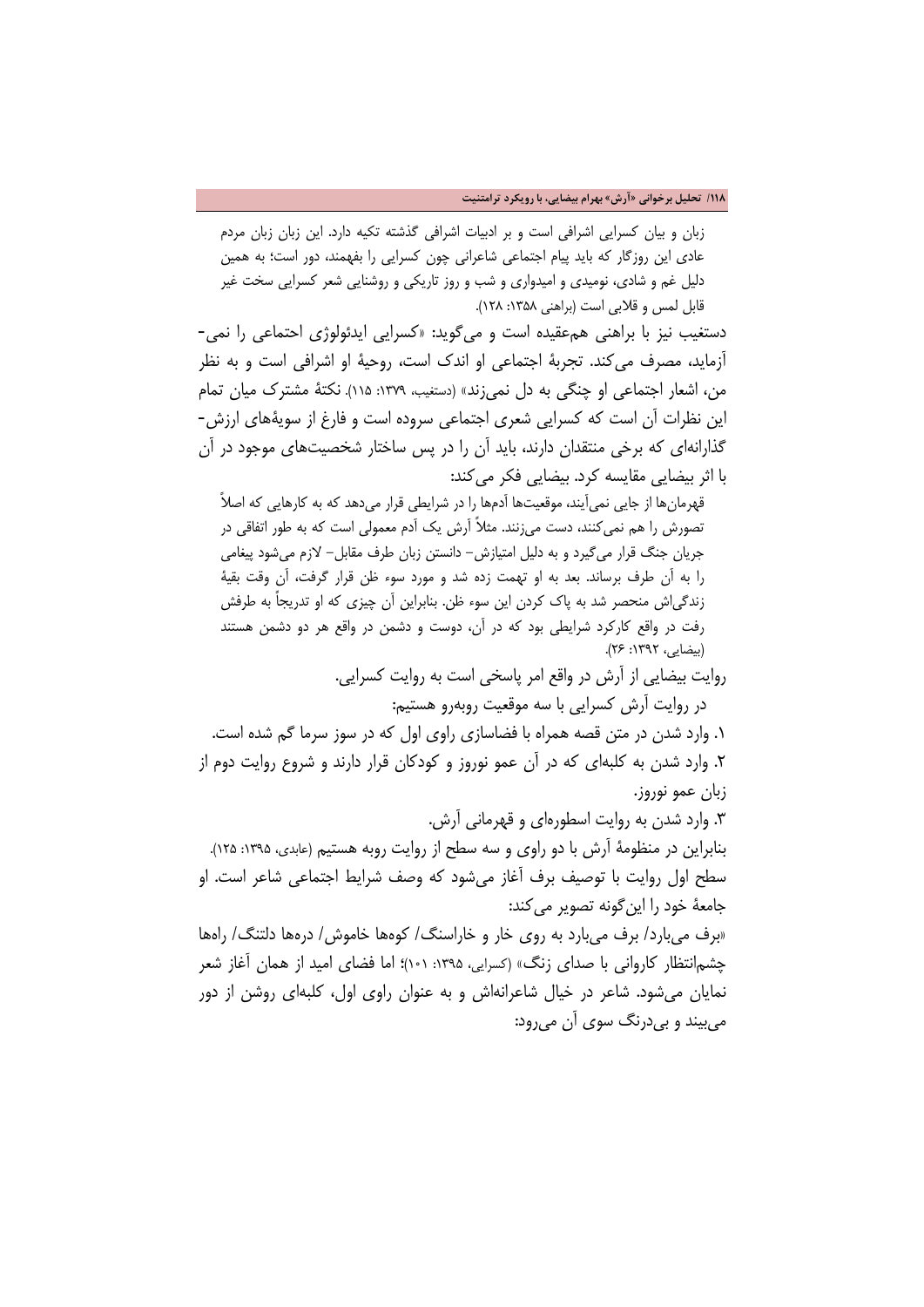بلا� �و � ت ��نا ، شمارۀ،12 تابستان **119/**<sup>1400</sup> �قد اد ، سال10 �ی و

بر نمیشد گر ز بام کلبههای دودی/ یا که سوسوی چراغی گر پیامیمان نمیآورد/ رد پاها گر نمیافتاد روی جادههای لغزان/ ما چه میکردیم در کولک دل آشفته دمسرد ؟/ آنکآنک کلبهای روشن/ روی تپه روبروی من/ در گشودندم/ مهربانیها نمودندم (همان: 101).

 از همین بخش از شعر روایت به دست عمو نوروز است. او که پیامآور شادی است و در سنت ایرانیان بهار را نوید میدهد، آغاز سخن را با ستایش زندگی و در ادامه با تحسین انسان بازگو میکند:

«گفته بودم زندگی زیباست/ گفته و ناگفتهای بس نکتهها کاینجاست/ آسمان باز/ آفتاب زر/ باغهای گل... آری آری زندگی زیباست» (همان: 104-102).

 پس از این داستان آرش از زبان عمو نوروز آغاز میگردد. عمو نوروز اوضاع اجتماعی و سیاسی زمانۀ آرش را تصویر میکند که برابر با آن چیزی است که راوی اول (شاعر) از اوضاع اجتماعی روزگار خود تصویر کرد:

«روزگار تلخ و تاری بود/ بخت ما چون روی بدخواهان ما تیره/ دشمنان بر جان ما چیره/ شهر سیلیخورده هذیان داشت/ بر زبان بس داستانهای پریشان داشت/ زندگی سرد و سیه چون سنگ» (همان: 105-104).

 سپس آرش از پی خروش مردم، خویش را میشناساند: لشکر ایرانیان در اضطرابی سخت دردآور/ دو دو و سه سه به پچپچ گرد یکدیگر/ کودکان بر بام/ دختران بنشسته بر روزن/ مادران غمگین کنار در/ کمکمک در اوج آمد پچپچ خفته/ خلق چون بحری بر آشفته/ به جوش آمد/ خروشان شد/ به موج افتاد/ برش بگرفت و مردی چون صدف/ از سینه بیرون داد/ منم آرش/ چنین/ آغاز کرد آن مرد با دشمن/ منم آرش سپاهیمردی آزاده/ به تنها تیر ترکش آزمون تلختان را/ اینک آماده/ مجوییدم نسب/ فرزند رنج و کار (همان: -107 ،(108

و باقی ماجرا که آرش بر سر کوه میرود، تیر میاندازد و جان از تنش بیرون میرود و مرز ایران با پیکان او بر جای میماند.

 اگر آرش بیضایی را در هر سطح در برابر آرش کسرائی قرار دهیم، گفتوگوی بیضایی با کسرایی را مشاهده میکنیم. بدون در نظر گرفتن بیشمتن موجود در داستان هر دو، بیضایی از ابتدا تا انتها ناامیدی و یاس را ترسیم کرده است؛ در حالی که سیاووش کسرایی آرش را از دل اساطیر به کمک مردم میفرستد، بیضایی شخصیتی به نام کشواد را در دل داستان قرار می دهد که ناامیدی محض است.

و کشواد در باد می نگرد: با این تیر هیچ دگرگون نمیشود…/ و کشواد میءرّد: اومان با ریشخندی نابود کرده است! یک تیر چه میتواند بکند؟ پیمان برای چیست؟ آن چرکجامگان میدانند که تیر ما، از آنچه ما را هست دورتر نخواهد رفت (بیضایی، ۱۳۹۶: ۲۳).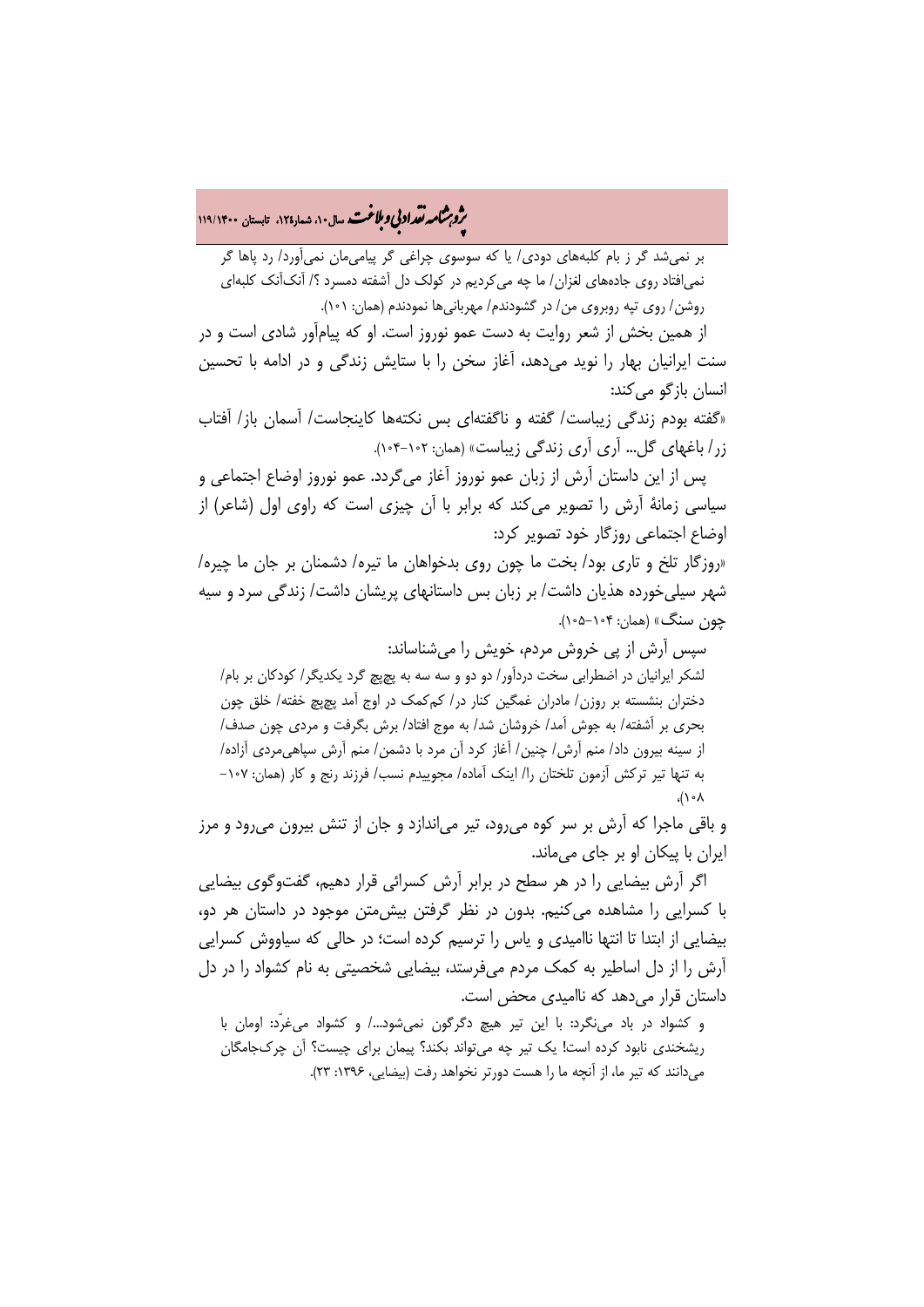**/120 تحلیل برخوانی «آرش» بهرام بیضایی، با رویکرد ترامتنیت**

 از سوی دیگر چنانکه خود بیضایی اشاره میکند، آرش ستوربانی بیش نیست. او ناخواسته در دامن جنگ افتاده است و ناخواسته مورد تهمت است و حالا چارهای جز تیر انداختن ندارد. آرش به کشواد روی میآورد، از پهلوان میخواهد تا پناه آنان باشد؛ اما کشواد نمیپذیرد. درست بر خلاف آرش کسرایی که بر اثر نالۀ مردمش در مقابل دشمن میایستد. آرش چارهای نمیبیند جز عمل در ناچاری و این یعنی تراژدی. تراژدیِ حاصل از تلاش انسانی که توان تغییر اوضاع جز با از دست دادن جانش ندارد.

 نتیجه آنکه پاسخ بیضایی نه تنها به کسرایی، بلکه به تمامی روشنفکران همعصرش این است که برای تغییر اوضاع موجود، چارهای جز حرکت مردمی که فارغ از بتسازیها و اسطورهتراشیها باشد، نیست. مردمی که منتظر قهرمان باشند، مردم اسطورهاندیش و خیالپرورند. تفاوت نگاه بیضایی با کسرایی این است که کسرایی اسطورۀ آرش را مانند انسانهای عصر اسطوره نقل میکند؛ اما بیضایی اسطورۀ آرش را در زمانۀ خود نقل می- کند. بیضایی اسطوره را به چالش میکشد و آرش مطلوب خود و جامعهاش را به تصویر مے ,کشد.

## .2-4 فرا متنیت

## .2-4-1 تحلیل طبقاتی

طبقات و جدال آنها در نمایشنامۀ آرش به شکل قابل توجهی با نظریۀ ویتفوگل تطابق دارد. اولاً باید توجه داشت که در بیشمتن برخوانی با داستانی اساطیری روبهروییم که اساساً به بحران آب باز میگردد. آب در جوامع شرقی مهمترین عنصر برای زندگی مردم و حاکمیت بر آنها است. چنانکه گفتیم، افراسیاب به معنای از بین برندۀ آب به ایران حمله میکند و خشکسالی و بیآبی در ایران پدیدار میشود. در این میان نقش اسطورهای آرش که تیر میاندازد و ایران را از هجوم دشمن و شکست نجات میدهد، به عنوان نجات- بخش جامعهای شرقی مطرح میشود که گرفتار حاکمانی بیکفایت است؛ اما طبقات در این برخوانی به صورت عمودی از بالای هرم قدرت به این گونه است: .1 پادشاه ایران که حضور ندارد و این عدم حضور نمیتواند معنایی جز نشان دادن عدم تفاوت بین بود و نبود او داشته باشد. ۲. سپاهیان که در نبود ساختار مستحکم قدرت و خلاً حاکم مستبد، خود را باختهاند و با بهانهگیری حاضر نیستند در مقابل دشمن مقاومت کنند. ۳. مردم و تودههای بیپناه که تا کنون تحت ستم دستگاه استبدادی بودند و از این پس باید تاوان بیکفایتی طبقۀ حاکمیت را به دشمن خونریز پس بدهند.

 کشواد که نمایندۀ طبقۀ لشکریان است، جایگاه خاصی در برخوانی پیدا کرده است. او از دو سو تحت فشار قرار گرفته. اول از سمت سردار که سخنان پادشاه را میگوید و دوم از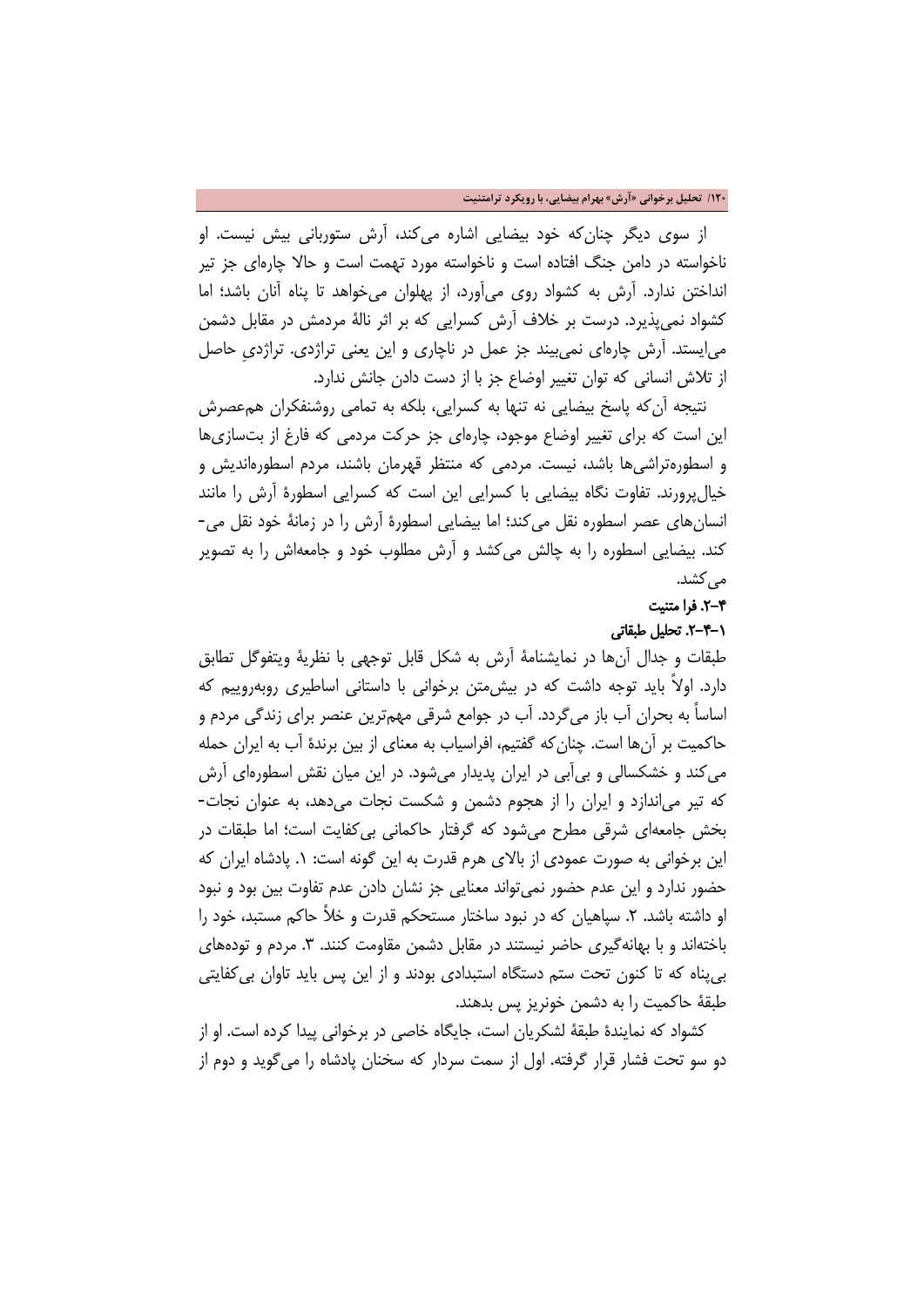# ه م**شمار تقداد بي و ملاغت** سال۱۰، شمار۱۲۵، تابستان ۱۲۱/۱۴۰۰<br>په

سوی مردم که نمایندگیشان با آرش ستوربان است. کشمکشهای طبقات حاکم، اولین چیزی است که در جدالهای طبقاتی این برخوانی رخ مینماید. کشواد که کشور را شکستخورده میبیند، حاضر نیست در شکست شریک باشد و اوضاع وخیم موجود را حاصل جنگ نمیداند:

پس سردار پیشتر میآید چهره ارغوان کرده: هنگام که چاره نیست این خود امید است مان کشواد؛ امید که لختی بیشتر آزاد کنیم/. این میپرسد: آزاد؟/ و او: از بندگی!/ پس کشواد می- غریود سهمگین: پیش از این دشمن آیا بندگی نبود؟/ /... کشواد سر به زیر میافگند: ما را شکست ندادند؛ از این پیش ما خود شکستخورده بودیم! (بیضایی، :1396 22).

 در این بخش کشمکش میان گروه حاکمیت کاملاً عریان است؛ اما اوج کار آنجا است که کشواد مسئولیت را از سر خود باز میکند و میگوید: «"من با کسی پیمان نکردهام" و هنگامی که جواب میشنود که این فرمان سرور توست، پاسخ میدهد: در شکست هیچ کس به دیگری سرور نیست» (همان: 24). چنین واکنشی از کشواد کاملاً طبیعی است؛ زیرا در چنین جامعهای مسئولیت بر عهدۀ حاکم استبدادی است و نام و ننگ در میدان کارزار باید به پای او نوشته شود نه کشواد. به هر طریق در چنین شرایطی، کشمکشهای طبقاتی سر باز میکند و خود را نشان میدهد.

 از دیگر سو تودۀ مردم نیز از کشواد و نظامیان انتظار دارند تا در مقابل دشمن از جان آنها محافظت کنند؛ اما آرش نمایندۀ توده به حساب میآید، پاسخ منفی دریافت میکند. مردم برای چنین روزهایی حاکمیت استبداد را پذیرفتهاند و کاری با قیل و قالهای دیوان- سالاران ندارند؛ چنانکه آرش میگوید:

من مردی یله بودم، در پی رمه؛ آنگاه که دلم میخواست گوسپندان را سرود میخواندم؛ آنگاه که نه، با خفتن رمه میخسبیدم. من به اینجا چرا آمدم؟ خواب مرا این هیاهو چرا شکست؟ و رمۀ مرا این تندباد چرا پراکند؟ (همان 30).

 در چنین وضعیتی بار سنگین مسئولیت بر دوش مردم میافتد. حاکمان استبداد، به دنبال مقصری برای لاپوشانی کوتاهیهای خود میگردند و در میانۀ جنگ باخته چه کسی بهتر از مردم رنجکشیده که هیچ قدرتی در دست ندارند. آرش که ناخواسته وارد مهلکه شده است، مورد تهمت و افترا قرار میگیرد که جاسوس است و میخواهند اسب بر بدن او بتازد:

مرد آتشبان هیمه در دست میگوید: من سخنچینی نمیدانم ای بزرگ؛ ور دانم که این دادگری نیست! چون آرش بازگردد، هنگامۀ هنگفت واپسین خواهد شد! این سپاهیان جان به لب شده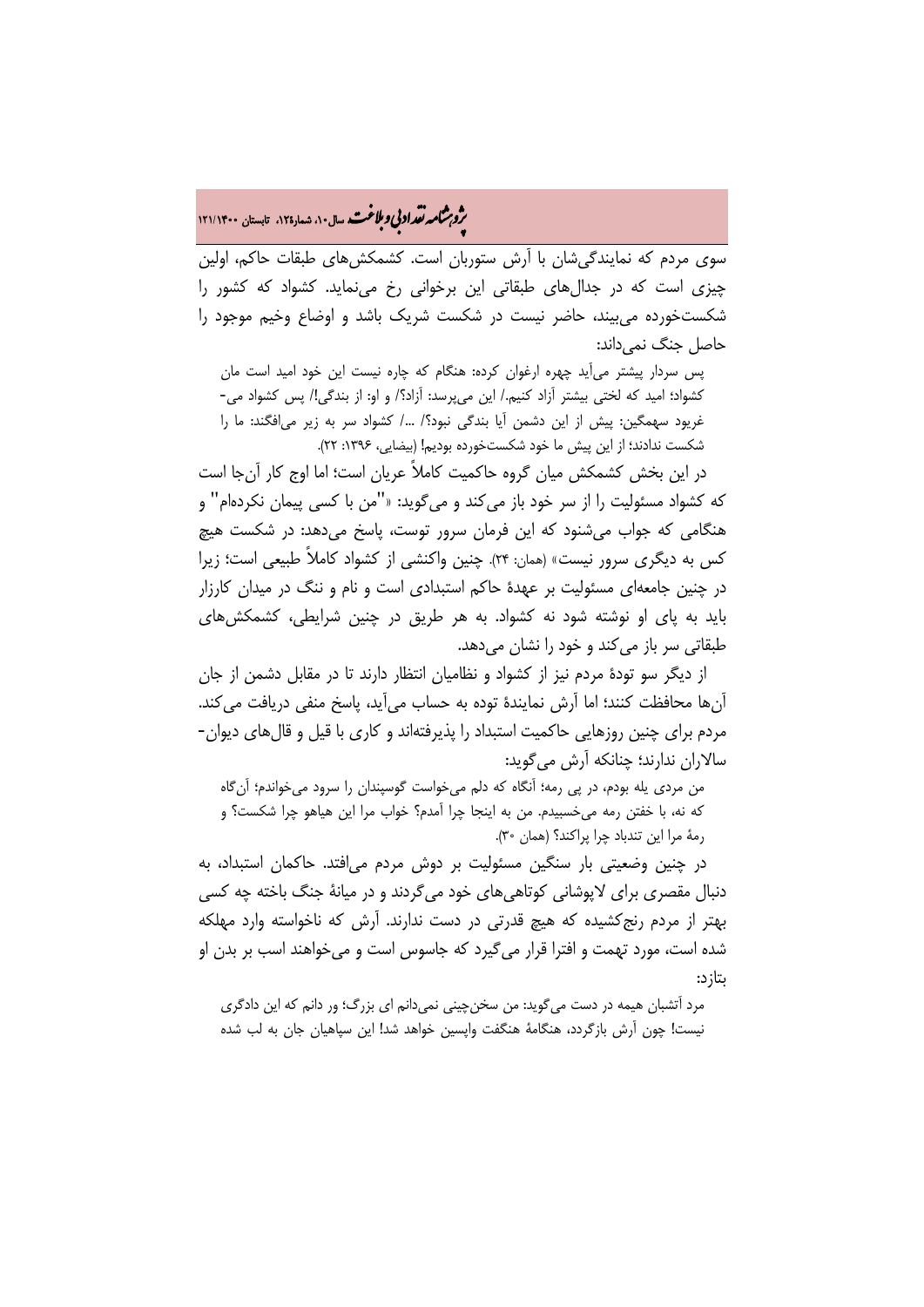**/122 تحلیل برخوانی «آرش» بهرام بیضایی، با رویکرد ترامتنیت**

سوگند خوردهاند که بر او میتازند تا بندبندش جدا کنند/. سردار زیر لب میگوید من بازشان نمی دارم (همان: ۴۱).

 در نهایت امر این آرش است که جان بر کف میگیرد تا در میان کشمکشهای شکستخوردگان دیوانسالار، بیآبرویی به نام او نوشته نشود. او به عنوان نمایندۀ طبقۀ مردم، بالای کوه میرود و تیر میاندازد و سرنوشت را دگرگون میسازد. در نتیجۀ چنین دیدگاهی میتوان گفت که نمایشنامۀ آرش بیضایی با نظریۀ استبداد شرقی ویتفوگل قابل تطبیق است و میتوان کشمکشهای موجود در آن را بر اساس همان نظریه تحلیل کرد. اگرچه بیضایی در این برخوانی، تحلیلی از مبارزۀ طبقاتی محرومان ندارد، اما در نهایت این نتیجه را به دست می دهد که تودۀ جامعه، راهی جز آن که وارد عمل بشوند، ندارند. .2-5 پیرامتنیت سهبرخوانی (اژدهاک، آرش و کارنامۀ بندار بیدخش)

در کتابی که با عنوان سهبرخوانی اژدهاک، آرش و بندار بیدخش منتشر شده، ترتیب قرارگیری نمایش ها به این صورت است ۱. اژدهاک ۲. آرش ۳. کارنامۀ بندار بیدخش (ر. ک بیضایی، 1394). قرار گرفتن این سه برخوانی در یک جلد منطقی است؛ زیرا هر کدام از آنها روایتگر بخشی از داستان اصلی به صورت کامل هستند. اگر از نام آثار صرف نظر کنیم، چنین داستانی در اختیار خواهیم داشت: پادشاهی بر کشوری حکومت میکرد، بیدادگری- های او باعث شد تا شخصی علیه او بشورد و او را شکست دهد و بر تخت پادشاهی بنشیند. او عامل خشکسالی در آن سرزمین شد و در نهایت کسی آمد و او را از تخت برانداخت و آب و آبادانی را به کشور بازگرداند.این داستان کوتاه در سه برخوانی نمود پیدا می کند:

.1 کارنامۀ بندار بیدخش: این برخوانی نمود پادشاهی است که با از دست دادن فرۀ ایزدی یا دانشش، بر مردم بیدادگری میکند. در این نمایش ما سقوط پادشاهی را به تماشا می- نشینیم.

.2 اژدهاک: این نمایش نمود شورش مردم علیه حاکم است که ناکام باقی میماند؛ اما در کاوشهای بینامتنی دیو خشکسالی را به ما یادآور میشود.

3 آرش: این نمایش، نمود دوران حکومتی است که ما در پیش چشم نمیبینیم؛ اما در خوانش بینامتنی به حکومت افراسیاب که معنای نامش از بین برندۀ آب است، میرسیم. آرش حکومت افراسیاب را از بین میبرد و مرز ایران را به سر حد گذشتهاش باز میگرداند که چنانچه دیدیم، آرش ارتباط دارد با از بین بردن دیو خشکسالی و جاری ساختن آب و آبادانی در پی آن؛ بنابراین هر سه روایت بیانگر یک روایت واحد است؛ زیرا با از میان رفتن حکومت، دیو خشکسالی ظهور میکند و قهرمانی دیو خشکسالی را از بین میبرد و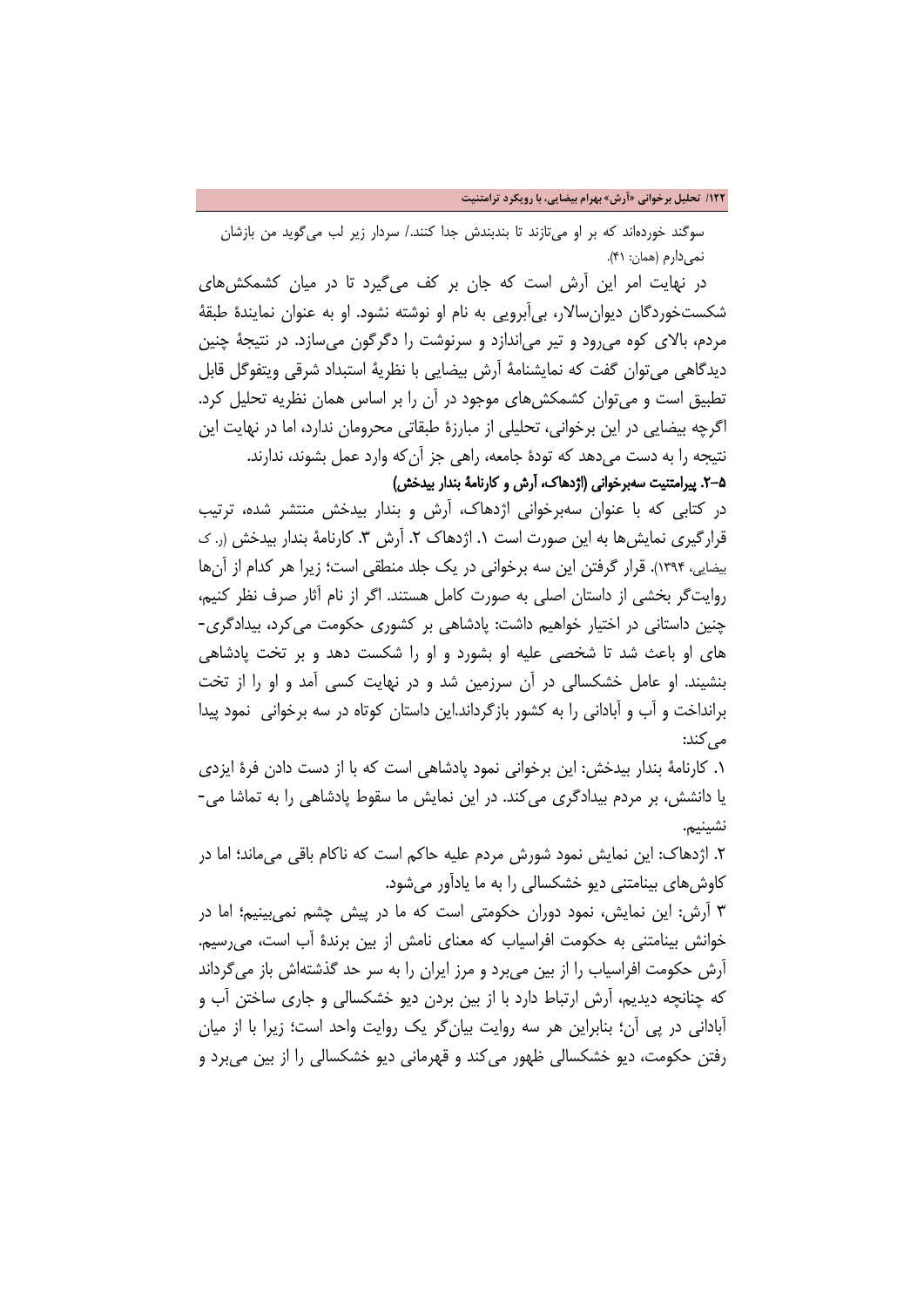# ه م**شمار تقراد بي و بلاغت.** سال ۱۰، شمار۱۲۵، تابستان ۱۲۳/۱۴۰۰<br>په

آب و آبادانی بازمیگردد. البته ترتیب نمایشها در چاپهای مختلف، اینگونه نیست. تفسیر بالا با ترتیبی همخوانی دارد که ما در ذهن داریم؛ اما تحلیل دربارۀ انتخاب این ترتیب از سوی نویسنده، نوعی نیتخوانی محسوب میشود؛ هرچند به نظر میرسد نوعی شکست در روایت باعث شده است تا اژدهاک به عنوان دیو خشکسالی در باور اساطیری ما و افراسیاب از یکدیگر جدا شوند و اژدهاک که از طبقۀ مردم است، تنها به عنوان نمایندۀ نارضایی مردم شناخته شود و نه نمایندۀ حکومتی که پس از جمشید بر تخت می- نشیند که افراسیاب باشد. باید این نکته را نیز در نظر داشت که در روایت بیضایی (در کل سه برخوانی چنانکه توضیح دادیم)، ایران شکست نمیخورد و پیش از آنکه دیو خشکسالی بر آن چیره شود، از مهلکه عبور میکند. از دیگر سو بیضایی بازگفت اژدهای خشکسالی را تعزیۀ «آب» مینامد و مویۀ ایرانیان بر داستان کربلا را مویه بر ایران نیز مے ,داند.

واپسین بازگفت اسطورهای اژدهای خشکسالی و پهلوان/ ایزد باروری و نقطۀ پایان آن تا امروز- شکست پهلوان/ ایزد باروری و پیروزی اژدهاست- در همان بابل- در داستان کربلا [سال 61 هجری]؛ که بازتاب آن در شبیهخوانی ایرانی[= تعزیه] نه تنها دریغی بر حقی، که به گونهای نمادین مویهای بر ایران نیز هست... در جشنوارۀ نمایشی گفتم موضوع تعزیۀ آب است، و در ریشه و بنیاد، از اسطورههای فرهنگ کشاورزی میآید (بیضایی، ۱۳۹۵: ۲۸۶-۲۸۷)؛

به این ترتیب هر سه برخوانی که در ارتباطی پیرامتنی با یکدیگر قرار دارند، ارتباطی بینامتنی با داستان کربلا پیدا میکنند. در قسمت تحلیل سرمتنی خواهیم دید که مرگ آرش در نمایشنامۀ بیضایی، به گونهای شباهت دارد که با تعزیۀ مسیح یا داستان کربلا بیارتباط نیست و از دل همین شبکۀ پیچیده میتوان اثبات نمود که سخن بیضایی در این ارتباط با توجه به نظریۀ ترامتنیت قابل اثبات است.

### .2-6 تحلیل سرمتنی .2-6-1 میتوس آرش

مرحلۀ سوم تراژدی با مضمون اصلی سیر و سلوک در رمانس مطابقت دارد. آن نوع از تراژدی است که موفقیت یا کمال توفیق قهرمان، سخت مؤکد میگردد. تعزیۀ مسیح متعلق به این مرحله است. در جملگی تراژدیها که قهرمان با مسیح مرتبط است یا صورت نوعی مسیح مانند است، این نوع تراژدی دیده میشود (فرای، :1377 266-265). در برخوانی آرش نیز با چنین ماجرای تراژیکی روبهرو هستیم. چنانچه در تعزیۀ حسین بن جالب آنکه وجه شرقی این دو تراژدی، آنها را به اسطورۀ آب مرتبط میسازد و (ع). علی همینطور پیوندی ناگسستنی با فرامتن ماجرا یعنی استبداد شرقی ایجاد مینماید. از دیگر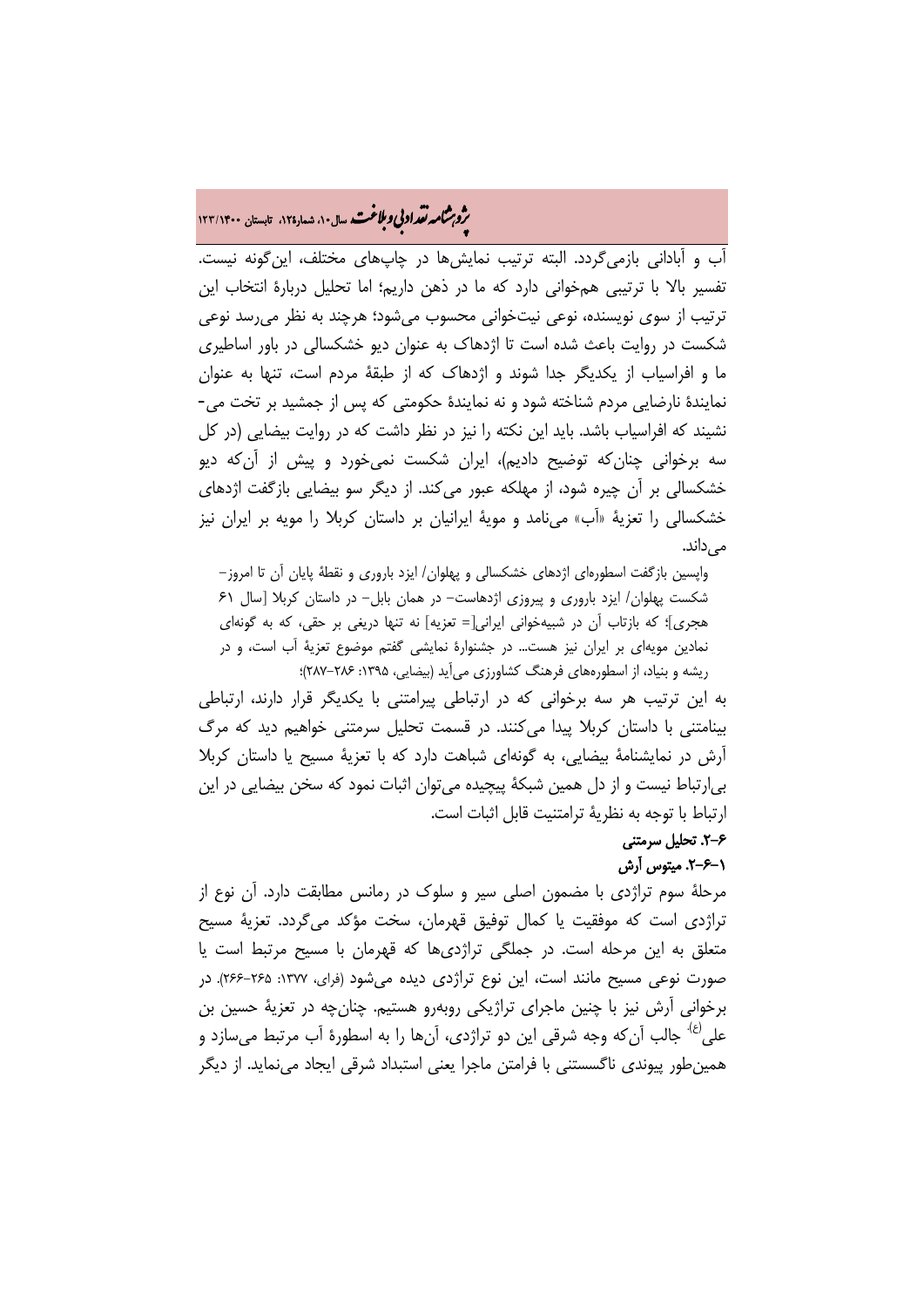#### **/124 تحلیل برخوانی «آرش» بهرام بیضایی، با رویکرد ترامتنیت**

سو، این تراژدی را میتوان تراژدی انزوا دانست. در این نوع از تراژدی با افزون شدن وجه خودآگاهی شخصیت اصلی، او مدام از سیر وقایع کناره میگیرد. معمولاً در ابتدای واقعه آگاه میشود که او را مجبور به فرو رفتن در لاک خویش میکند. او بار تراژدی را بر دوش میکشد و در نهایت تجربهای را به تماشاگر نشان میدهد که معنای نهایی تراژدی است. برجستهترین خصیصۀ تراژدی انزوا فردی بودن آن است (نامور مطلق، :1393 94-93). آرش در مهلکهای قرار دارد که خود هیچ نقشی در آن ندارد. مرگ او در رویارویی با جهان اطرافش رخ میدهد. او جوان و بیتجربه است و در دام بزرگانی میافتد که همگی بار فرجام تراژیک را از دوش خود بر میدارند و بر دوش آرش مینهند. آرش خواه ناخواه مجبور است از جامعه کناره بگیرد و همین امر به نوعی تراژدی انزوا محسوب میشود.

### 3 . نتیجه

بیشمتنهای برخوانی آرش را میتوان در متون پیش و پس از اسلام پیگرفت. این روایات با اسطورۀ آب و دیو خشکسالی در ارتباط هستند. در مواجهۀ بینامتنی این اثر با متن معاصرش، یعنی آرش سیاووش کسرایی درمییابیم که پاسخ بیضایی نه تنها به کسرایی، بلکه به تمامی روشنفکران همعصرش این است که برای تغییر اوضاع موجود، چارهای جز حرکت مردمی که فارغ از بتسازیها و اسطورهتراشیها باشد، نیست. مردمی که منتظر قهرمان باشند، مردمی اسطورهاندیش و خیالپرورند. تفاوت نگاه بیضایی با کسرایی این است که کسرایی اسطورۀ آرش را مانند انسانهای عصر اسطوره نقل میکند؛ اما بیضایی اسطورۀ آرش را در زمانۀ خود نقل میکند. بیضایی اسطوره را به چالش می- کشد و آرش مطلوب خود و جامعهاش را به تصویر در میآورد. از سوی دیگر میتوان طبقات موجود در برخوانی آرش را منطبق با طبقات موجود در نظریۀ استبداد شرقی ویتفوگل دانست و از جایی که نظریۀ ویتفوگل بر بنیان جامعۀ آبسالار و روابط حاکم بر آن تعریف میشود، پیوند بیشمتنهای اثر با فرامتن آن، قابل تطبیق است و میتوان گفت که در ساختار کلی اثر از یکدیگر پشتیبانی میکنند. در تحلیل پیرامتنی شاهد بودیم که هر سه نمایشنامۀ اژدهاک، آرش و کارنامۀ بندار بیدخش که در ارتباطی پیرامتنی با یکدیگر قرار دارند، ارتباطی بینامتنی با داستان کربلا و طبعاً آب پیدا میکنند. در بخش تحلیل سرمتنی نیز مرگ آرش در نمایشنامۀ بیضایی، به گونهای از تراژدی شباهت دارد که با تعزیۀ مسیح و ماجرای کربلا بیارتباط نیست. این شبکۀ پیچیدۀ ترامتنی کاملاً در پشتیبانی از یکدیگر عمل میکنند؛ یعنی هیچ یک از اجزاء تحلیل یکه و تنها عمل نمی کند و در پیوند با معنایابی کل اثر میتوان از آنها بهره گرفت. در واقع سمفونی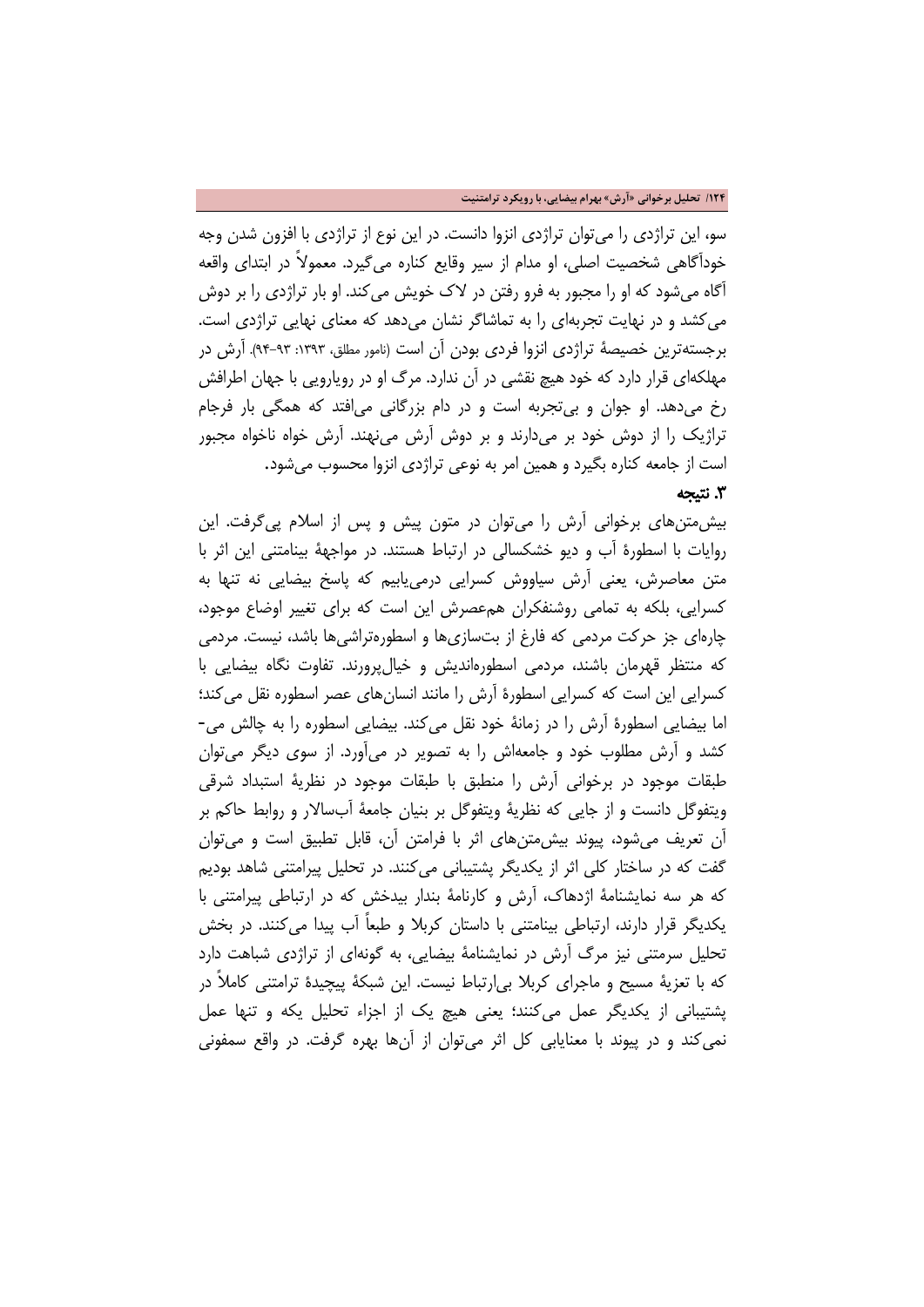ه م**شمار تقراد بي و بلاغت.** سال ۱۰، شمار۱۲۵، تابستان ۱۳۵/۱۴۰۰<br>و

اجزای مختلف اثر همچون بیشمتن، بینامتن، فرامتن، پیرامتن و سر متن ما را به درک و دریافت صحیح این اثر رهنمون میسازد.

### منابع

احمدی، بابک(1395)، ساختار و تأویل متن، چ هجدهم، تهران، مرکز. اوستا(1385)، گزارش و پژوهش جلیل دوستخواه، چ دهم، تهران، مروارید. براهنی، رضا(1358)، طلا در مس(در شعر و شاعری)، تهران، زمان. بیرونی، ابوریحان محمد بن احمد(1386)، آثار الباقیه، چ پنجم، تهران، امیرکبیر. بیضایی، بهرام (1395)، هزار افسان کجاست؟، چ چهارم، تهران، روشنگران و مطالعۀ زنان. بیضایی، بهرام (1396)، دیوان نمایش، تهران، روشنگران و مطالعات زنان. بیضایی، بهرام(1392)، جدال با جهل گفتگو: نوشابه امیری. چ چهارم، تهران، ثالث. بیضایی، بهرام(1394). سه برخوانی، تهران، روشنگران و مطالعات زنان. تایسن، لیس(۱۳۸۷). *نظریههای نقد ادبی معاصر(راهنمای آسان فهم)*، ترجمۀ مازیار حسینزاده و فاطمه حسینی، تهران، نگاه امروز و حکایت قلم نوین. دریایی، تورج(۱۳۹۲)، «آرش شواتیر که بود؟». *بخارا*، سال پانزدهم، شمارۀ ۹۵ و ۹۶، صص ۱۶۶ - ۱۷۶. دستغیب، عبدالعلی(۱۳۷۹)، «شبان بزرگ امید». *نشریۀ گزارش،* شمارۀ ۱۱۵، صص ۷۲-۷۶. دینوری، ابی حنیفة أحمدَ بن داوود(۱۳۳۰)، *اخبار الطوال*، چ اول. مصر، سعادة. شفیعی کدکنی، محمدرضا(1380)، ادوار شعر فارسی از مشروطیت تا سقوط سلطنت، تهران، سخن. صفا، ذبیح الله (1333)، حماسه سرایی در ایران، تهران، امیرکبیر. عابدی، کامیار(1395)، شبان بزرگ امید (زندگی و شعر سیاوش کسرایی)، تهران، ثالث. فرای، نورتروپ(1377)، تحلیل نقد، ترجمۀ صالح حسینی، تهران، نیلوفر. کسرایی، سیاووش(1395)، مجموعه اشعار، چ پنجم، تهران، نگاه. مقدادی، بهرام(۱۳۹۳)، *دانش نامۀ نقد ادبی از افلاطون تا امروز*، تهران، چشمه. نامور مطلق، بهمن (1393)، اسطوره و اسطورهشناسی نزد نورتروپ فرای، از کالبدشناسی نقد تا رمز کل، تبریز، نشر موغام. نامور مطلق، بهمن(1395)، بینامتنیت: از ساختارگرایی تا پسامدرنیسم، تهران، سخن. ویتفوگل، کارل آوگوست(۱۳۹۱)، *استبداد شرقی؛ بررسی تطبیقی قدرت تام*، ترجمۀ محسن ثلاثی، تهران، ثالث.

Abedi, Kamyar (2016), *Shabane Bozorge Omid (Zendegi va Shere Siyavash Kasraei)*, Tehran, Sales [in Persian].

- Ahmadi, Babak (2016), Sakhtar va tavile Matn, 18<sup>th</sup>, Tehran, Markaz [in Persian].
- Avesta (2006), Gozaresh va Pazhoheshe Jalil Doostkhah,  $10<sup>th</sup>$ , Tehran, Morvarid [in Persian].
- Barahani, Reza (2006), *Tala dar Mes (Dar shero Shaeri)*, Tehran, Zaman [in Persian].
- Beizai, Bahram (2013), *Jedal ba Jahle Goftegoo: Noshabe Amiri*, 4<sup>th</sup>, Tehran, Sales [in Persian].

Beizai, Bahram (2015), *Se Bar Khani*, Tehran, Roshangaran va Motaleate Zanan [in Persian].